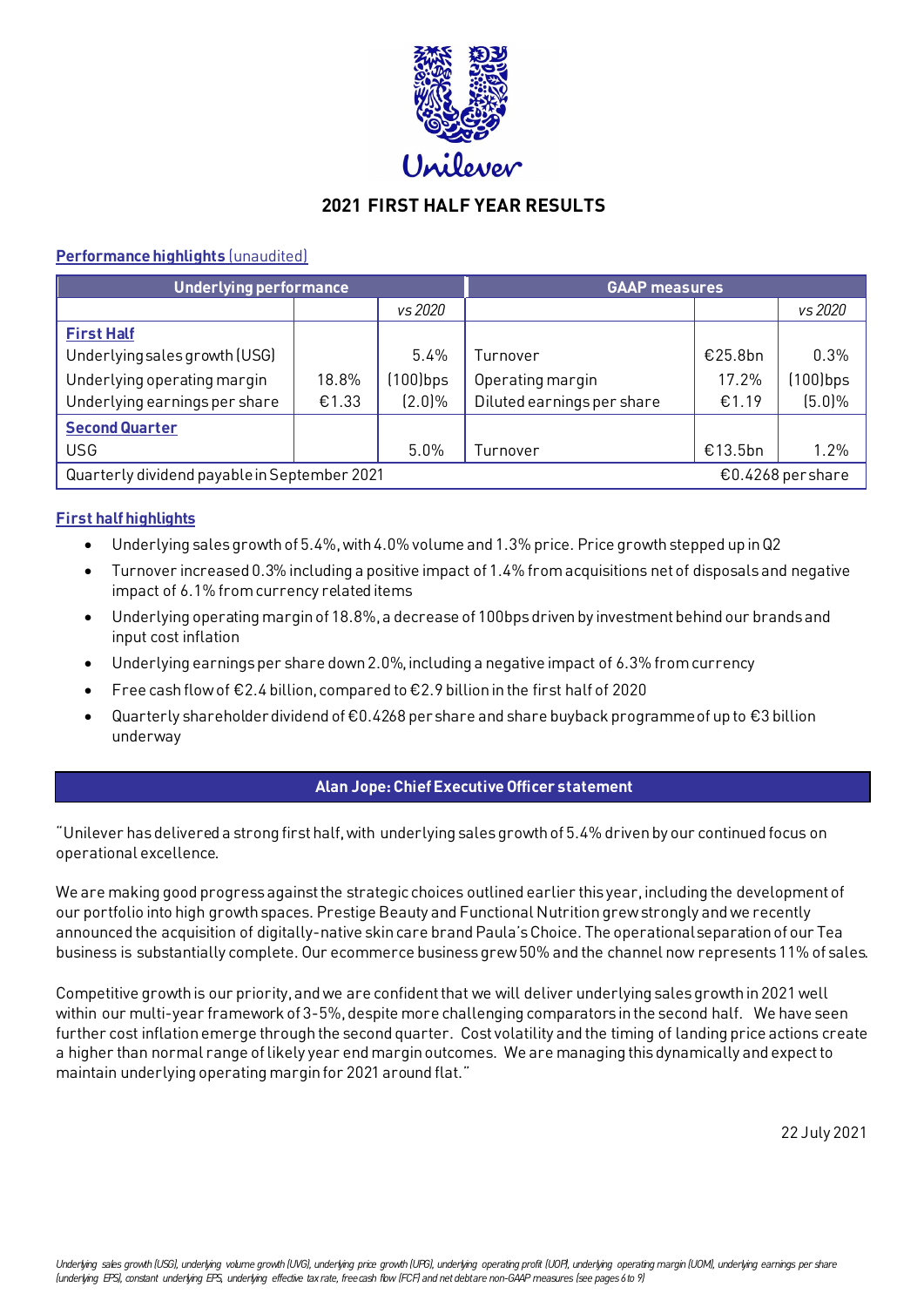# **FIRST HALF OPERATIONAL REVIEW: DIVISIONS**

|                                     | Second Quarter 2021 |            |            | First Half 2021 |             |               |            |              |                                                |
|-------------------------------------|---------------------|------------|------------|-----------------|-------------|---------------|------------|--------------|------------------------------------------------|
| <i>(unaudited)</i>                  | Turnover            | <b>USG</b> | <b>UVG</b> | <b>UPG</b>      | Turnover    | <b>USG</b>    | <b>UVG</b> | <b>UPG</b>   | Change in<br>underlying<br>operating<br>margin |
|                                     | €bn                 | $\%$       | $\%$       | %               | €bn         | $\frac{1}{2}$ | $\%$       | $\%$         | bps                                            |
| <b>Unilever</b>                     | 13.5                | 5.0        | 3.3        | 1.6             | 25.8        | 5.4           | 4.0        | 1.3          | (100)                                          |
| Beauty & Personal Care<br>Home Care | 5.4<br>2.6          | 4.2<br>3.2 | 2.1<br>3.1 | 2.0<br>0.1      | 10.4<br>5.2 | 3.3<br>4.5    | 1.8<br>4.8 | 1.4<br>(0.3) | (220)<br>(130)                                 |
| Foods & Refreshment                 | 5.5                 | 6.8        | 4.6        | 2.0             | 10.2        | 8.1           | 5.8        | 2.1          | 60                                             |

**Our markets:** The operating environment across our markets has seen some improvements but remains volatile. Restrictions on daily life continue around the world, impacting channel dynamics, sales mix and consumer behaviour. Although renewed restrictions in India impacted the market in the second quarter, they were less severe than in the same period last year. In China, normalisation hascontinued, but market growth is still below pre-Covid-19levels. The North America and Europe markets declined in the second quarter as we lapped the surge in demand for in-home food and hygiene products in the same periodof 2020. In difficult macroeconomic conditions, markets are growing in Latin America but market conditions in South East Asia remain challenging. In Indonesia, large parts of the country have entered lockdown following a sharp rise in Covid-19 cases.

**Unilever overall performance:** We continue to be guided by our five strategic choices:

- develop our portfolio into higher growth spaces;
- win with our brands as a force for good, powered by purpose and innovation;
- accelerate in the USA, India and China and leverage our emerging markets strength;
- lead in the channels of the future; and
- build a purpose-led, future-fit organisation and growth culture.

These strategic choices and our sharp focus on operational excellence have delivered first half underlying sales growth of 5.4%, with volume growth of 4.0% and 1.3% from price. Underlying sales growth in the second quarter was 5.0%, including price of 1.6%, which accelerated through the quarter as our pricing actions landed in markets.

Emerging markets grew 8.3%, driven by continued recovery in China and strong performance in South Asia, both growing double digit. Performance in South East Asia was mixed, with Indonesia declining high single digit. Latin America grew high single digit, led by price growth. Developed markets grew 1.5%, as North America and Europe each grew low single digit. In North America, food solutions and Prestige Beauty contributed to growth as the out of home eating and health and beauty channels reopened. We saw a relative decline in food consumed at home and flat growth in hygiene products, as we lapped the spike in demand in the prior year. In Europe, volume growth was supported by a recovery in out of home ice cream. Price declined in Europe as we lapped a period of lower promotional intensity in some markets. Ecommerce grew 50% and is now 11% of sales.

Turnover increased 0.3% including a positive impact of 1.4% from acquisitions net of disposals and negative impact of 6.1% from currency related items.

We continue to develop our portfolio into higher growth spaces. In Prestige Beauty we signed an agreement in June to acquire the leading digital-led skin care brand**Paula's Choice**, which has pioneered jargon-free science, high performing ingredients and cruelty-free products. Underlying sales in functional nutrition grew high single digit in the second quarter, which includes vitamins, minerals & supplements brands **OLLY**and **Equilibra** and our South Asian nutrition brands **Horlicks** and **Boost**.

The operational separation of our tea business is substantially complete and is due to conclude in October 2021. We are now focused onthe next phase for this business, which we expect to beeitheran IPO, sale or partnership. This business generated revenues of around €2 billion in 2020 and excludes our hot tea businesses in India and Indonesia and our partnership interests in ready-to-drink tea.

As we announced in April, a number of smaller beauty and personal care brands have been separated with a dedicated management team under the name Elida Beauty. The brands include **Q-Tips**, **Caress**, **Tigi**, **Timotei**, **Impulse** and **Monsavon**with combined revenues of around €0.6 billion in 2020. We are exploring options for these brands with a focus on maximising value creation.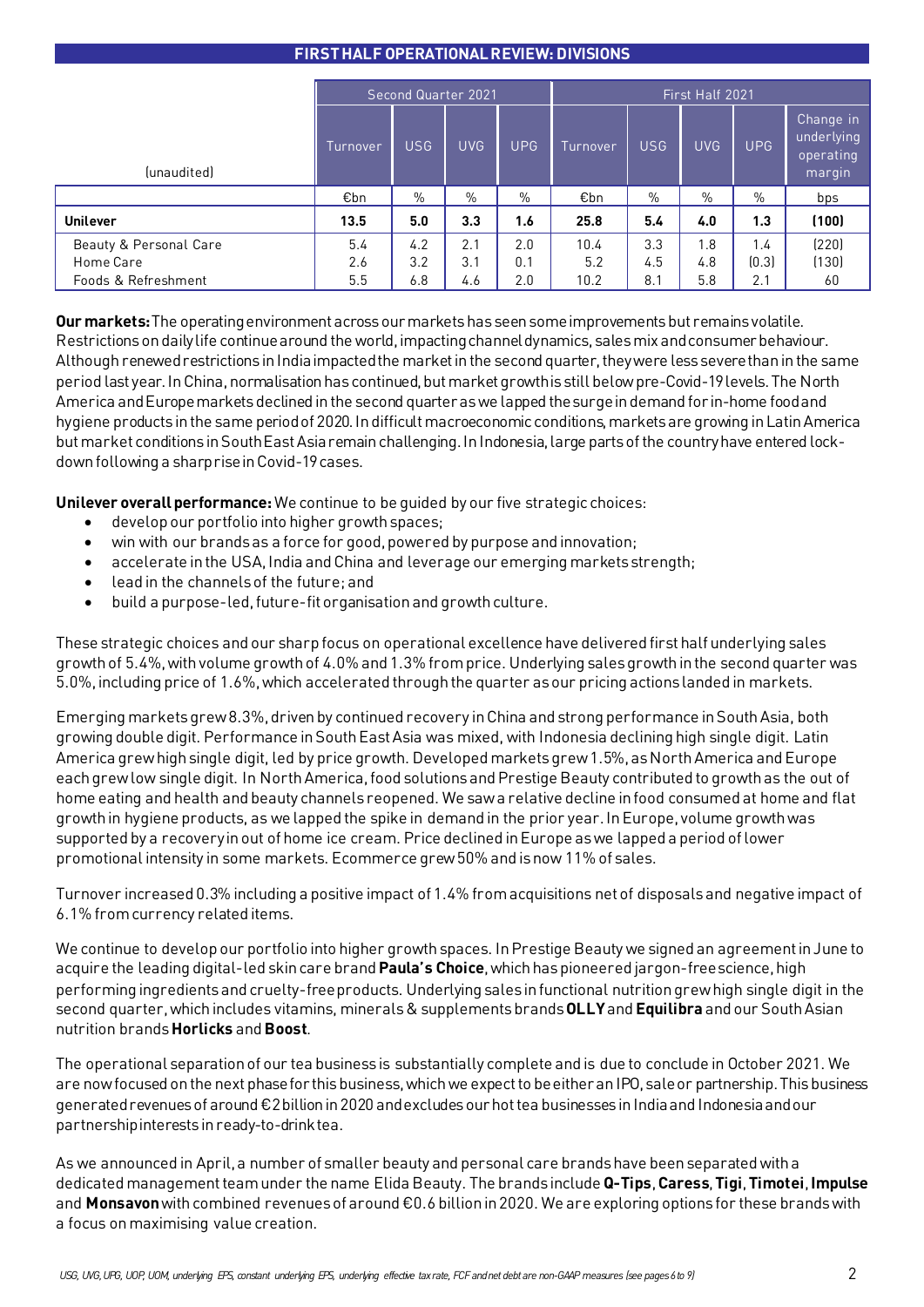Underlying operating margin declined by 100bps to 18.8%. After conserving spend at the peak of the global pandemic in the prior year we have stepped up investment in our brands and marketing campaigns, increasing spend by 80bps. Gross margin was 60bps lower, impacted by an increase in raw material, packaging and distribution costs globally. There was a slightly negative incremental impact on gross margin in the first half from adverse mix related to Covid-19 . Overheads improved by 40bps.Productivity programmesand ongoing Covid-19 related savings in areas like travel and facilitiescontinued.

# **Beauty & Personal Care**

Beauty and Personal Care underlying sales grew 3.3% with 1.8% from volume and 1.4% from price, with an acceleration to 4.2% underlying sales growth in the second quarter, helped by increased personal care consumption occasions as living restrictions were eased in some of our markets.

Skin care grew double digit and deodorants returned to growth. In skin care **Vaseline** and **Ponds** each grew double digit. We launched **Dove's** refillable deodorant innovation in the USA, one of many **Dove** projects exploring sustainable packaging solutions. Skin cleansing declined as we lapped the sharp increase in demand in the prior year related to Covid-19. Hair grew mid-single digit. Wash and care and styling both grew and we saw good growth in China, India and Brazil. Premium brand **Shea Moisture** grew double digit in the USA. Oral care grew mid-single digit, led by volume from South Asia and Africa. **Closeup's** freshness innovation is driving growth in Brazil. Our Prestige Beauty brands grew double digit, with higher in-store footfall. We increased pricing in response to commodity inflation across categories, particularly in Latin America and South Asia.

Underlying operating margindeclined 220bps as we stepped up brand and marketing investment compared to the prior year and asgross margin declined as a result of high cost inflation.

# **Home Care**

Home Care underlying sales grew 4.5% with 4.8% from volume and negative price of 0.3%.

Fabric cleaning grew mid-single digit driven by recovery in India and price-led growth in Brazil. In Latin America growth was helped by our **Omo** dilutable laundry liquid innovation, which launched in 2020. Fabric enhancers grew mid-single digit led by China, where our **Comfort** fragrance boostersinnovation with dual-colour beads and luxuryinspired fragrances performed well. Home & hygiene declined low single digit. There was good growth in dishwash in emerging markets, whilst household cleaners declined as we lapped a prior year spike in growth. We expanded our **Lifebuoy**brand into home hygiene products in the UK and Germany, launching the new Botanitech range of cleaning products with naturally-derived ingredients.

Price declined overall as we lapped a period of lower promotional intensity in some marketsand as the impact of rising input costs was more muted in fabric cleaning through the first half. Pricing was slightly positive in the second quarter as we started to takepricing action in markets including Brazil and Turkey to respond to rising input costs.

Underlying operating margin declined 130bps as we increased brand and marketing investment compared to the prior year. Gross margin declined as a result of high cost inflation, whilst overheads decreased.

# **Foods & Refreshment**

Foods and Refreshment underlying sales grew 8.1% with 5.8% from volume and 2.1% from price.

Ice cream sales grew across both in home and out of home products, with double digit performances in Turkey, China and India. Out of home ice cream in Europe grew double digit as living restrictions began to ease, although sales have not returned to pre-Covid-19 levels. **Magnum**and**Ben and Jerry's** bothgrew double digit. **Magnum**launched the Miley in Layers campaign with Miley Cyrus. **Ben and Jerry's** hasseen innovation success with its 'Topped' product range, with larger chunks and unique patterns and layers.

Food solutions grew double digit. Sales in China were above pre-Covid-19 levels, however in most other markets turnover has not yet recovered to 2019 levels as out of home channel restrictions remained in place. In-home foods grew low single digit even as we lapped a spike in demand in the prior year. **Knorr**and **Hellmanns's**grew double digit led by volume with campaigns such as Make Taste Not Waste in **Hellmann's** and the rollout of innovations such as **Knorr's** flavour rich,low saltbouillon. We took pricing action across food and ice cream to counter rising input costs.

Tea grew high single digit through both price and volume, with growth in North America, Turkey, Europe and India. Price was drivenby India, following significant raw material inflation.

Underlying operating margin increased 60bps. There was an increase in brand marketing investment and a decrease in overheads as we benefitted from turnover leverage.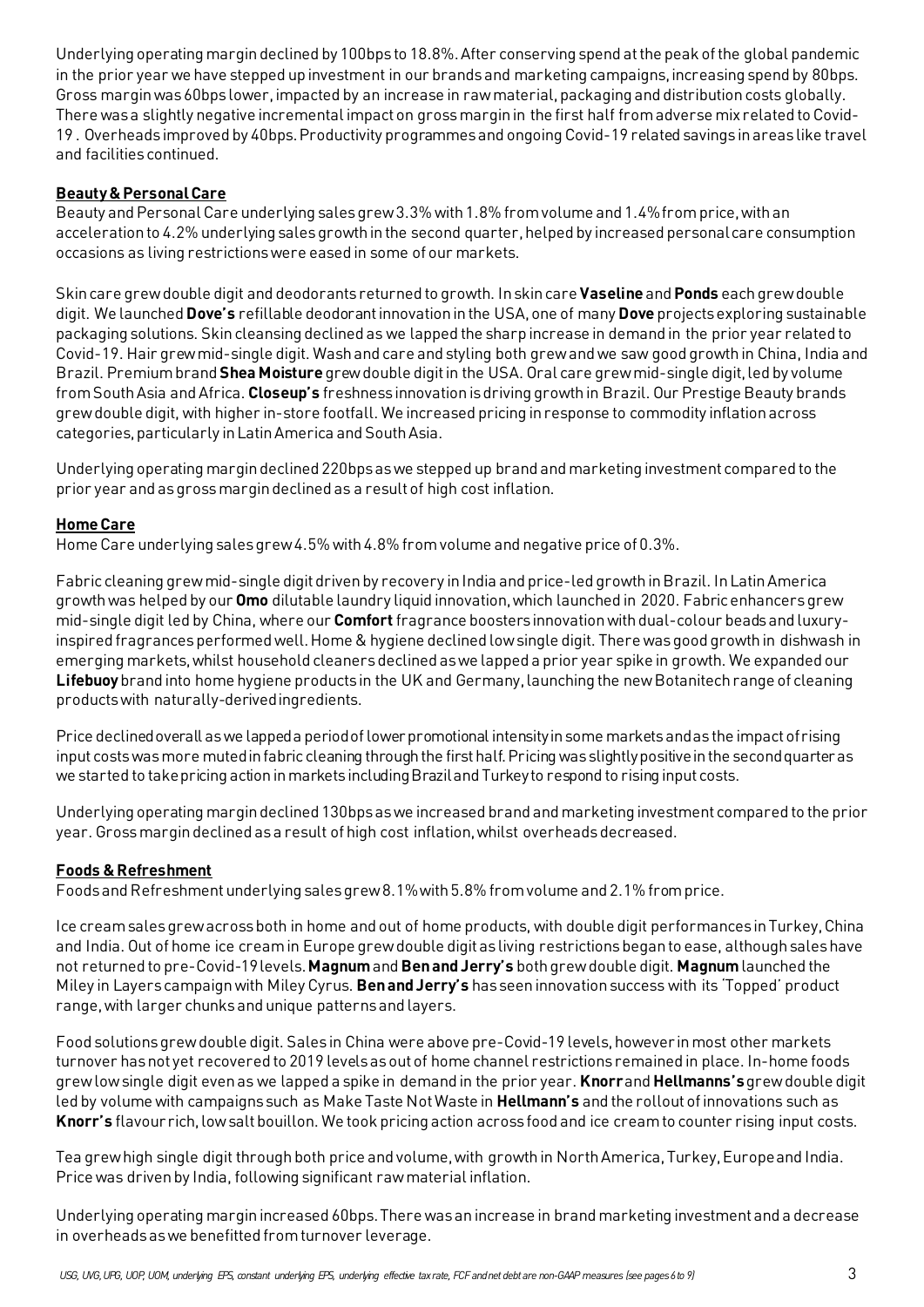| Second Quarter 2021 |            |            | First Half 2021 |             |            |            |            |                                                |
|---------------------|------------|------------|-----------------|-------------|------------|------------|------------|------------------------------------------------|
| Turnover            | <b>USG</b> | <b>UVG</b> | <b>UPG</b>      | Turnover    | <b>USG</b> | <b>UVG</b> | <b>UPG</b> | Change in<br>underlying<br>operating<br>margin |
| €bn                 | $\%$       | %          | $\%$            | €bn         | $\%$       | $\%$       | %          | bps                                            |
| 13.5                | 5.0        | 3.3        | 1.6             | 25.8        | 5.4        | 4.0        | 1.3        | (100)                                          |
| 6.1<br>4.2          | 5.7<br>4.8 | 4.5<br>0.7 | 1.2<br>4.1      | 12.1<br>8.0 | 7.7<br>5.1 | 6.4<br>1.7 | 1.2<br>3.3 | (30)<br>(190)<br>(130)                         |
|                     | 3.2        | 4.0        | 4.7             | (0.6)       | 5.7        | 1.1        | 2.2        | (1.1)                                          |

|                   | Second Quarter 2021 |            |            |            | First Half 2021 |            |            |            |
|-------------------|---------------------|------------|------------|------------|-----------------|------------|------------|------------|
| (unaudited)       | Turnover            | <b>USG</b> | <b>UVG</b> | <b>UPG</b> | Turnover        | <b>USG</b> | <b>UVG</b> | <b>UPG</b> |
|                   | €bn                 | $\%$       | $\%$       | $\%$       | €bn             | $\%$       | $\%$       | $\%$       |
| Developed markets | 5.8                 | 2.2        | 1.6        | 0.6        | 10.8            | 1.5        | 1.4        | 0.2        |
| Emerging markets  | 7.7                 | 7.2        | 4.7        | 2.4        | 15.0            | 8.3        | 5.9        | 2.2        |
| North America     | 2.7                 | $\cdot$ 1  | '1.1       | 2.2        | 5.1             | 2.6        | 1.0        | 1.6        |
| Latin America     | 1.5                 | 1.9        | 4.2        | 7.4        | 2.9             | 9.5        | 3.1        | 6.3        |

# **Asia/AMET/RUB**

Underlying sales grew 7.7% with 6.4% from volume and 1.2% from price. South Asia grew double digit as we lapped a period of strict lock-down measures in India in the prior year, although growth slowed from the first to the second quarter as regional restrictions were put in place. We increased prices across categories in response to commodity inflation. China grew double digit, with broad based growth across divisions and a recovery to pre-Covid-19 turnover levels in our food solutions business. In Turkey double digit growth was balanced between price and volume, helped by strong ice cream performance. Indonesia declined high single digit in difficult market conditions, whilst Thailand grew mid-single digit as we lapped a period of heavy decline in the second quarter of 2020.

Underlying operating margin declined 30bps as a result of increased brand and marketing investment compared to the prior year,and a lower gross margin due to higher input costs. This was mostly offset by lower overheads due to turnover leverage.

# **The Americas**

Underlying sales growth in North America was 2.6%, with 1.6% from price and 1.0% from volume. Our food solutions and Prestige Beauty businesses grew double digit as channels reopened. In-home foods declined low single digit as we lapped a period of surge demand and beauty and personal care saw low single digit growth. Underlying price growth was delivered across all divisions.

Latin America delivered underlying sales growth of 9.5%, with 6.3% from price and 3.1% from volume. Growth was balanced across all divisions. We took strong pricing action in response to high commodity inflation and currency devaluation. Brazil grew double digit and Mexico grew mid-single digit,both led by price. Argentina delivered midsingle digit volume growth.

Underlying operating margin decreased by 190bps with greater brand and marketing investment compared to the prior year and a lower gross margin due to higher input costs. The input costs were partially offset through pricing particularly in Latin America. There wasa benefit in overheads.

# **Europe**

Underlying sales grew 1.1% with volume of 2.2% and negative pricing of 1.1%. Volume growth was led by a recovery in out of home ice cream in the second quarter, particularly in Italy and Spain, as the channel started to re-open. Food solutions returned to growth, as out of home eating outlets reopened. The UK and Germany sales declined as we lapped a spike in growth in the second quarter of 2020. Price declined and we lapped a period of lower promotional intensity in the second quarter in some markets.

Underlying operating margindeclined 130bps driven by lower gross margin as high levels of input cost inflation outweighed pricing in a challenging retail environment. We increased brand and marketing investment compared to the prior year.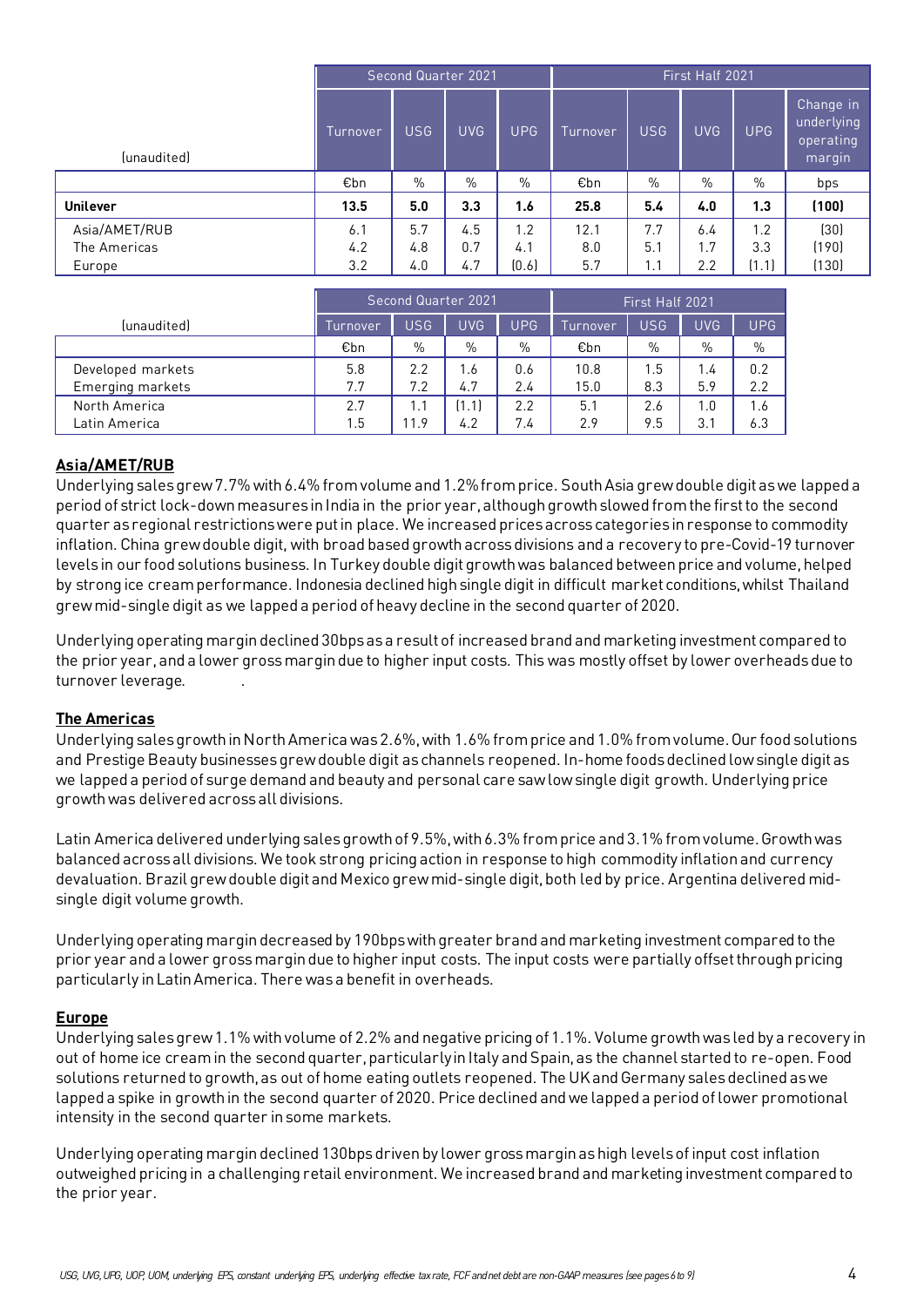## **Finance costs and tax**

Net finance costs decreased by €96 million to €153 million in the first half of 2021. The decrease waslargely driven by a lower cost of debtand a one-off foreign exchange gain. This was partially offset by lower interest income driven by interest on tax credits in Brazil in the prior year. The interest rate on average net debt decreased to 1.4% from 2.0% in 2020.

The underlying effective tax rate for H1 2021 decreased to 21.9% from22.6% in H1 2020 due to favourable tax audit settlements and provision releases, as well as the restatement of deferred tax balances for changes in tax rates. The effective tax rate for H1 2021 was 22.7% compared with 22.3% in H1 2020.

## **Joint ventures, associates and other income from non-current investments**

Net profit from joint ventures and associates was €91 million, consistent with the prior year. Other income from noncurrent investments was €34 million.

## **Earnings per share**

Underlying earnings per share decreased by 2.0%, including a negative impact of 6.3% from currency. Constant underlying earnings per share increased by 4.3%. The increase was mainly driven by underlying sales growth, lower tax and finance costs, partially offset by an increase in profit attributable to minority interests following the Horlicks acquisition in India. Diluted earnings per share decreased 5.0% at €1.19.

# **Free cash flow**

Free cash flow in the first half of 2021 was €2.4 billion, down from the €2.9 billion delivered in the first half of 2020. This was primarily a result of lower operating profit. We have maintained the enhanced working capital discipline that improved our free cash flow in 2020 at the start of the pandemic.

## **Net debt**

Closing net debt increased to €22.4 billion compared with €20.9 billion at 31 December 2020. The increase was driven by dividends paid and our share buyback programme, partially offset by free cash flow delivery.

## **Pensions**

Pension assets net of liabilities were in surplus of €1.9 billion at the end of June 2021 versus €0.3 billion as at31 December 2020. The increase was driven by positive investment returns on pension assets, and lower liabilities as interest rates increased.

# **Finance and liquidity**

In February 2021 \$1,000 million 4.25% fixed rate notes matured and were repaid. In March 2021 \$400 million 2.75% fixed rate notes matured and were repaid.

On 30 June 2021 Unilever had undrawn revolving 364-day bilateral credit facilities of \$7,965 million in aggregate with a 364-day term out.

## **Share buyback programme**

On 29 April 2021 we announced our intention to start a share buyback programme of up to €3 billion. On 6 May 2021 we announced we would commence the first tranche of this buyback programme for an aggregate market value equivalent to €1.5 billion. As at 30 June 2021 the Group had repurchased 17,973,091 ordinary shares. Total consideration for the repurchase of shares was  $\epsilon$ 0.9 billion which is recorded within other reserves. The first tranche for an aggregate market value of €1.5 billion will end on or before 27 August 2021.

# **Capital Reduction**

On 15 June 2021 the UK court approved a capital reduction of £18.4 billion (€20.6 billion). The impact of this was to transfer €20.6 billion from share premium to retained earnings.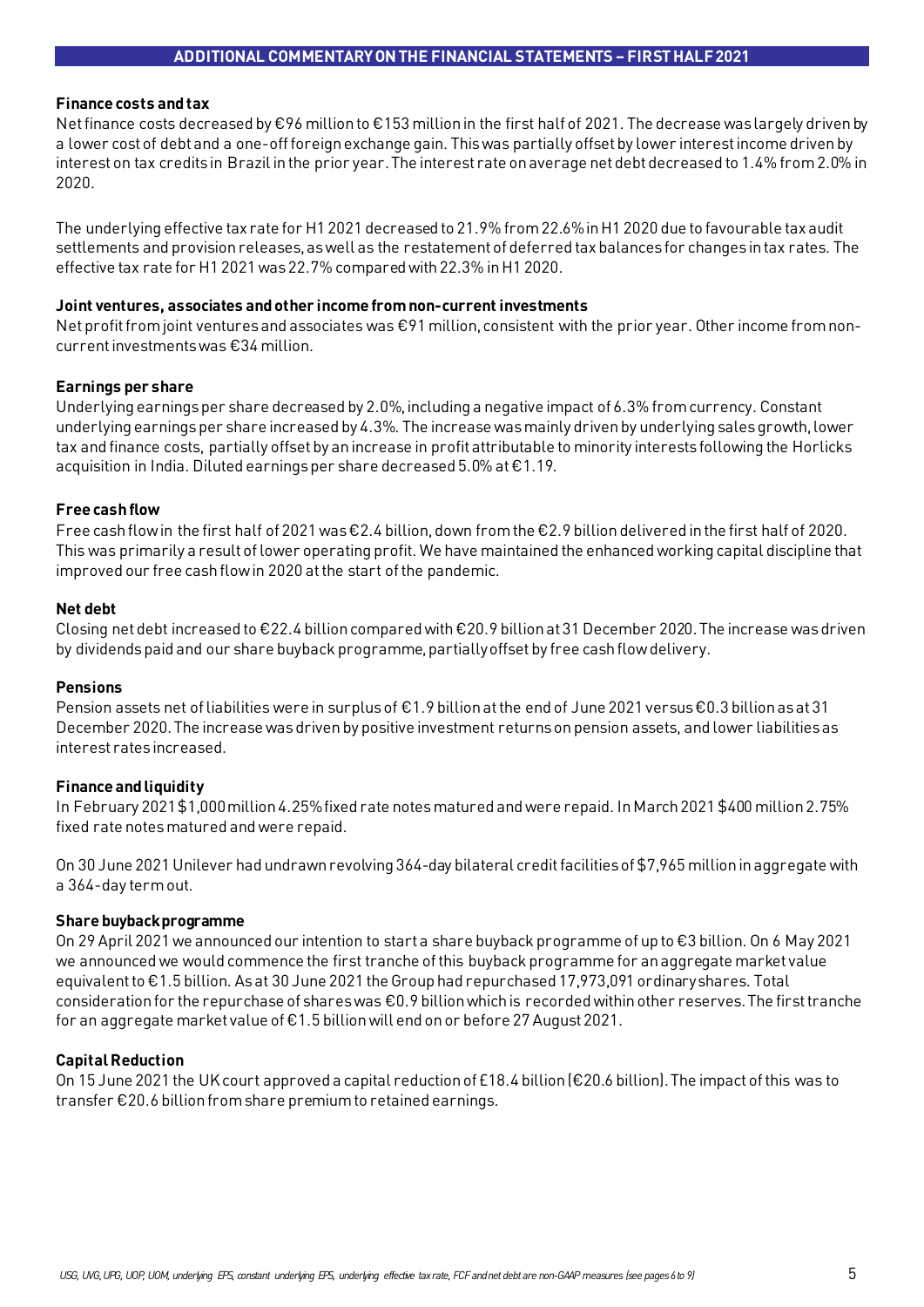# **COMPETITION INVESTIGATIONS**

As previously disclosed, Unilever is involved in a number of ongoing investigations and cases by national competition authorities, including those within Italy, Greece, South Africa and Turkey. These proceedings and investigations are at various stages and concern a variety of product markets. Where appropriate, provisions are made and contingent liabilities disclosed in relation to such matters.

Ongoing compliance with competition laws is of key importance to Unilever. It is Unilever's policy to co-operate fully with competition authorities whenever questions or issues arise. In addition, the Group continues to reinforce and enhance its internal competition law training and compliance programme on an ongoing basis.

# **NON-GAAP MEASURES**

Certain discussions and analyses set out in this announcement include measures which are not defined by generally accepted accounting principles (GAAP) such as IFRS. We believe this information, along with comparable GAAP measurements, is useful to investors because it provides a basis for measuring our operating performance, ability to retire debt and invest in new business opportunities. Our management uses these financial measures, along with the most directly comparable GAAP financial measures, in evaluating our operating performance and value creation. Non-GAAP financial measures should not be consideredin isolation from, or as a substitute for, financial information presented in compliance with GAAP. Wherever appropriate and practical, we provide reconciliations to relevant GAAP measures.

Unilever uses 'constant rate', and 'underlying' measures primarily for internal performance analysis and targeting purposes. We present certain items, percentages and movements, using constant exchange rates, which exclude the impact of fluctuations in foreign currency exchange rates. We calculate constant currency values by translating both the current and the prior period local currency amounts using the prior year average exchange rates into euro, except for the local currency of entities that operate in hyperinflationary economies. These currencies are translated into euros using the prior year closing exchange rate before the application of IAS 29. The table below shows exchange rate movements in our key markets.

|                                                   | First half average First half average |              |
|---------------------------------------------------|---------------------------------------|--------------|
|                                                   | rate in 2021                          | rate in 2020 |
| Brazilian Real $[€1 = BRL]$                       | 6.492                                 | 5.323        |
| Chinese Yuan $E1 = CNY$                           | 7.800                                 | 7.743        |
| Indian Rupee $\left[\epsilon\right] = \text{INR}$ | 88.365                                | 81.535       |
| Indonesia Rupiah $E1 = IDR$                       | 17231                                 | 16055        |
| Philippine Peso $E1 = PHP$                        | 58.153                                | 55.823       |
| UK Pound Sterling $(E1 = GBP)$                    | 0.868                                 | 0.873        |
| US Dollar $[€1 = US $]$                           | 1.206                                 | 1.102        |

# **Underlying sales growth (USG)**

Underlying sales growth (USG) refersto the increase in turnover for the period, excluding any change in turnover resulting from acquisitions, disposals, changes in currency and price growth in excess of 26% in hyperinflationary economies. Inflation of 26% per year compounded over three years is one of the key indicators within IAS 29 to assess whether an economy is deemed to be hyperinflationary. We believe this measure provides valuable additional information on the underlying sales performance of the business and is a key measure used internally. The impact of acquisitions and disposals is excluded from USG for a period of 12 calendar months from the applicable closing date. Turnover from acquired brands that are launched in countries where they were not previously sold is included in USG as such turnover is more attributable to our existing sales and distribution network than the acquisition itself. The reconciliation of changes in the GAAP measure turnover to USG is provided in notes 3 and 4.

# **Underlying price growth (UPG)**

Underlying price growth (UPG) is part of USG and means, for the applicable period, the increase in turnover attributable to changes in prices during the period. UPG therefore excludes the impact to USG due to (i) the volume of products sold; and (ii) the composition of products sold during the period. In determining changes in price we exclude the impact of price growth in excess of 26% per year in hyperinflationary economiesas explained in USG above.The measures and the related turnover GAAP measure are set out in notes 3 and 4.

# **Underlying volume growth (UVG)**

Underlying volume growth (UVG) is part of USG and means, for the applicable period, the increase in turnover in such period calculated as the sum of (i) the increase in turnover attributable to the volume of products sold; and (ii) the increase in turnover attributable to the composition of products sold during such period. UVG therefore excludes any impact on USG due to changes in prices. The measures and the related turnover GAAP measure are set out in notes 3 and 4.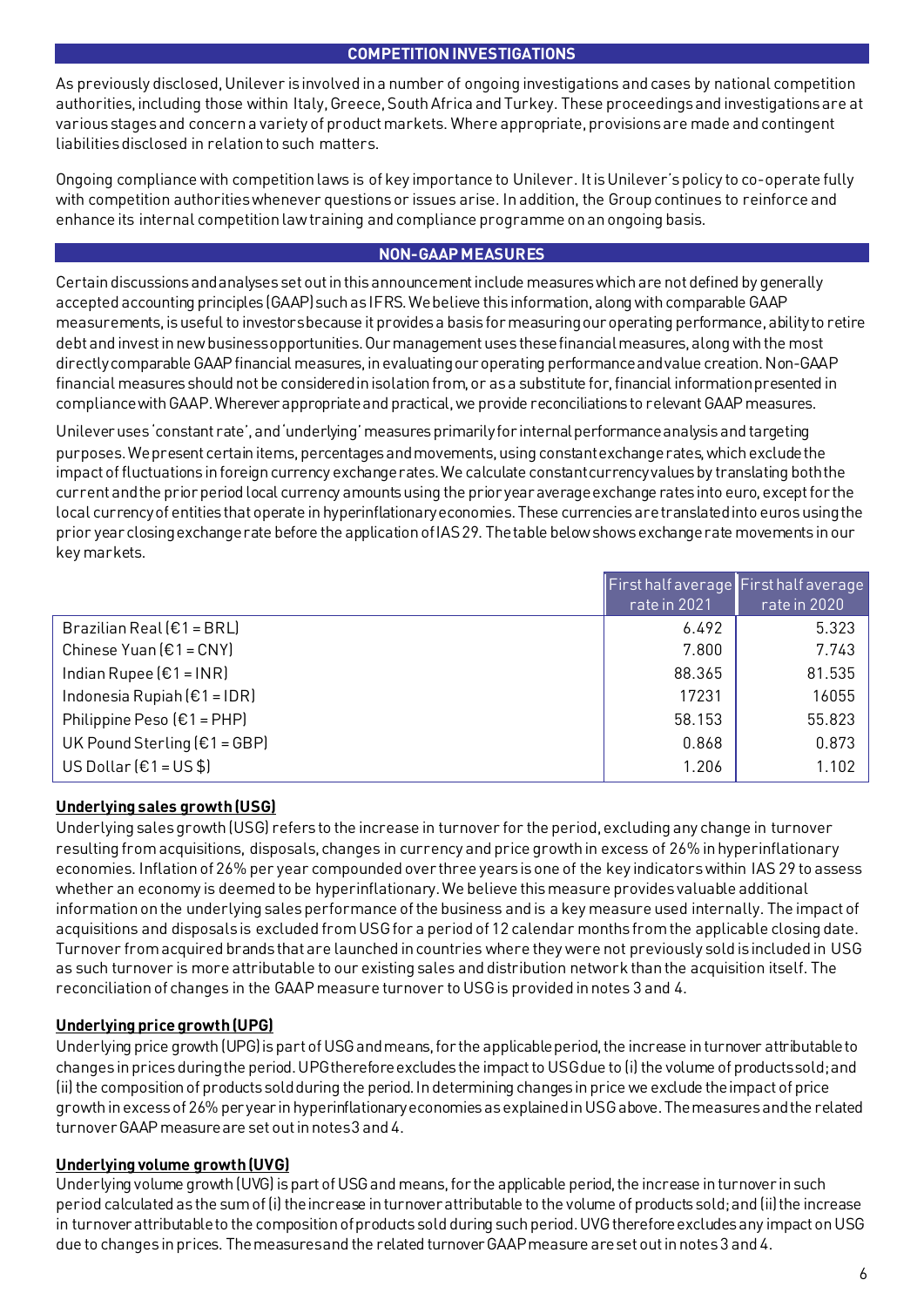# **Non-underlying items**

Several non-GAAP measures are adjusted to exclude items defined as non-underlying due to their nature and/or frequency of occurrence.

- **Non-underlying items within operating profit** are: gains or losses on business disposals, acquisition and disposal related costs, restructuring costs, impairments and other items within operating profit classified here due to their nature and frequency.
- **Non-underlying items not in operating profit but within net profit** are: net monetary gain/(loss) arising from hyperinflationary economies and significant and unusual items in net finance cost, share of profit/(loss) of joint ventures and associates and taxation.
- **Non-underlying items** are: both non-underlying items within operating profit and those non-underlying items not in operating profit but within net profit.

# **Underlying operating profit (UOP) and underlying operating margin (UOM)**

Underlying operating profit and underlying operating margin mean operating profit and operating margin before the impact of non-underlying items within operating profit. Underlying operating profit represents our measure of segment profit or loss as it is the primary measure used for making decisions about allocating resources and assessing performance of the segments. The reconciliation of operating profit to underlying operating profit is as follows:

| $\epsilon$ million                                        | First Half |        |  |
|-----------------------------------------------------------|------------|--------|--|
| (unaudited)                                               | 2021       | 2020   |  |
| <b>Operating profit</b>                                   | 4,426      | 4,672  |  |
| Non-underlying items within operating profit (see note 2) | 421        | 412    |  |
| Underlying operating profit                               | 4,847      | 5,084  |  |
| Turnover                                                  | 25,791     | 25,714 |  |
| Operating margin (%)                                      | 17.2       | 18.2   |  |
| Underlying operating margin (%)                           | 18.8       | 19.8   |  |

# **Underlying effective tax rate**

The underlying effective tax rate is calculated by dividing taxation excluding the tax impact of non-underlying items by profit before tax excluding the impact of non-underlying items and share of net (profit)/loss of joint ventures and associates. This measure reflects the underlying tax rate in relation to profit before tax excluding non-underlying items before tax and share of net profit/(loss) of joint ventures and associates. Tax impact on non-underlying items within operating profit is the sum of the tax on each non-underlying item, based on the applicable country tax rates and tax treatment. This is shown in the following table:

| $\epsilon$ million                                                                           | <b>First Half</b> |       |  |
|----------------------------------------------------------------------------------------------|-------------------|-------|--|
| (unaudited)                                                                                  | 2021              | 2020  |  |
| Taxation                                                                                     | 972               | 991   |  |
| Tax impact:                                                                                  |                   |       |  |
| Non-underlying items within operating profit <sup>(a)</sup>                                  | 97                | 109   |  |
| Non-underlying items not in operating profit but within net profit <sup>[a]</sup>            | (34)              | (7)   |  |
| Taxation before tax impact of non-underlying items                                           | 1,035             | 1,093 |  |
| Profit before taxation                                                                       | 4,369             | 4,533 |  |
| Non-underlying items within operating profit before tax <sup>(a)</sup>                       | 421               | 412   |  |
| Non-underlying items not in operating profit but within net profit before tax <sup>(a)</sup> | 29                | (21)  |  |
| Share of net (profit)/loss of joint ventures and associates                                  | (91)              | (89)  |  |
| Profit before tax excluding non-underlying items before tax and share of net                 |                   |       |  |
| profit/(loss) of joint ventures and associates                                               | 4,728             | 4,835 |  |
| Underlying effective tax rate                                                                | 21.9%             | 22.6% |  |

Refer to note 2 for further details on these items.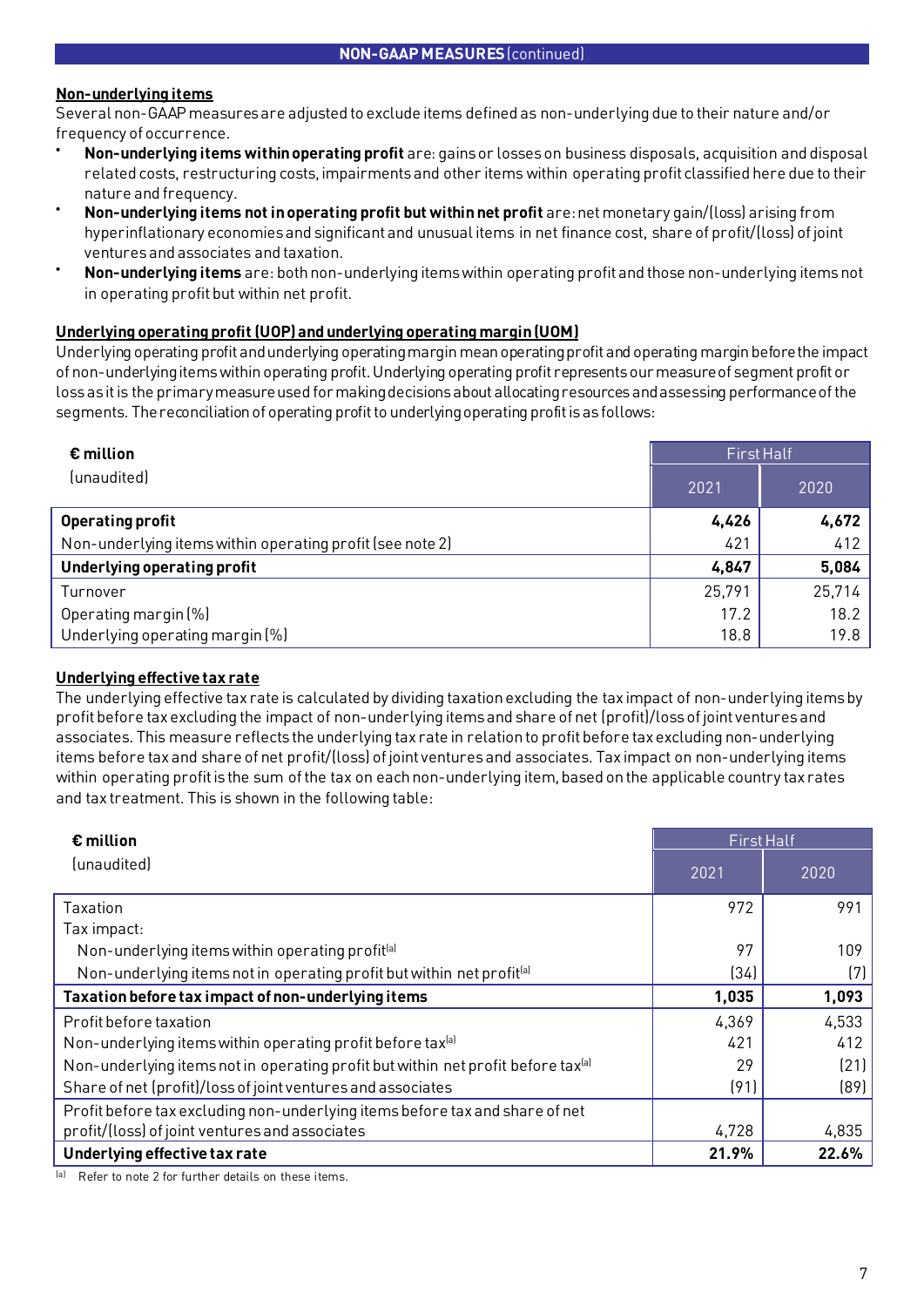## **NON-GAAP MEASURES** (continued)

# **Underlying earnings per share**

Underlying earnings per share (underlying EPS) is calculated as underlying profit attributable to shareholders' equity divided by the diluted average number of ordinary shares. In calculating underlying profit attributable to shareholders' equity, net profit attributable to shareholders' equity is adjusted to eliminate the post-tax impact of non-underlying items. This measure reflects the underlying earnings for each share unit of the Group. Refer to note 6 for reconciliation of net profit attributable to shareholders' equity to underlying profit attributable to shareholders equity.

# **Constant underlying EPS**

Constant underlying earnings per share (constant underlying EPS) is calculated as underlying profit attributable to shareholders' equity at constant exchange rates and excluding the impact of both translational hedges and price growth in excess of 26% per year in hyperinflationary economies divided by the diluted average number of ordinary shares. This measure reflects the underlying earnings for each share unit of the Group in constant exchange rates.

The reconciliation of underlying profit attributable to shareholders' equity to constant underlying earnings attributable to shareholders' equity and the calculation of constant underlying EPS is as follows:

| $\epsilon$ million                                                              | <b>First Half</b> |         |  |
|---------------------------------------------------------------------------------|-------------------|---------|--|
| (unaudited)                                                                     | 2021              | 2020    |  |
| Underlying profit attributable to shareholders' equity (see note 6)             | 3,488             | 3,559   |  |
| Impact of translation from current to constant exchange rates and translational |                   |         |  |
| hedges                                                                          | 133               | (103)   |  |
| Impact of price growth in excess of 26% per year in hyperinflationary economies | (16)              |         |  |
| Constant underlying earnings attributable to shareholders' equity               | 3,605             | 3,456   |  |
| Diluted average number of share units (millions of units)                       | 2,627.2           | 2,627.2 |  |
| Constant underlying EPS $(\epsilon)$                                            | 1.37              | 1.32    |  |

# **Net debt**

Net debt is a measure that provides valuable additional information on the summary presentation of the Group's net financial liabilities and is a measure in common use elsewhere. Net debt is defined as the excess of total financial liabilities, excluding trade payables and other current liabilities, over cash, cash equivalents and other current financial assets, excluding trade and other current receivables, and non-current financial asset derivatives that relate to financial liabilities.

The reconciliation of total financial liabilities to net debt is as follows:

| $\epsilon$ million<br>(unaudited)                                 | As at<br>30 June<br>2021 | As at<br>31 December<br>2020 | As at<br>30 June<br>2020 |
|-------------------------------------------------------------------|--------------------------|------------------------------|--------------------------|
| <b>Total financial liabilities</b>                                | (27, 542)                | (27, 305)                    | (28, 805)                |
| Current financial liabilities                                     | (6, 720)                 | (4,461)                      | (4, 792)                 |
| Non-current financial liabilities                                 | (20, 822)                | (22, 844)                    | (24, 013)                |
| Cash and cash equivalents as per balance sheet                    | 4,182                    | 5,548                        | 4,855                    |
| Cash and cash equivalents as per cash flow statement              | 4,072                    | 5,475                        | 4,722                    |
| Add bank overdrafts deducted therein                              | 110                      | 73                           | 133                      |
| Other current financial assets                                    | 885                      | 808                          | 1,100                    |
| Non-current financial assets derivatives that relate to financial |                          |                              |                          |
| liabilities                                                       | 33                       | 21                           | 96                       |
| Net debt                                                          | (22, 442)                | (20, 928)                    | (22, 754)                |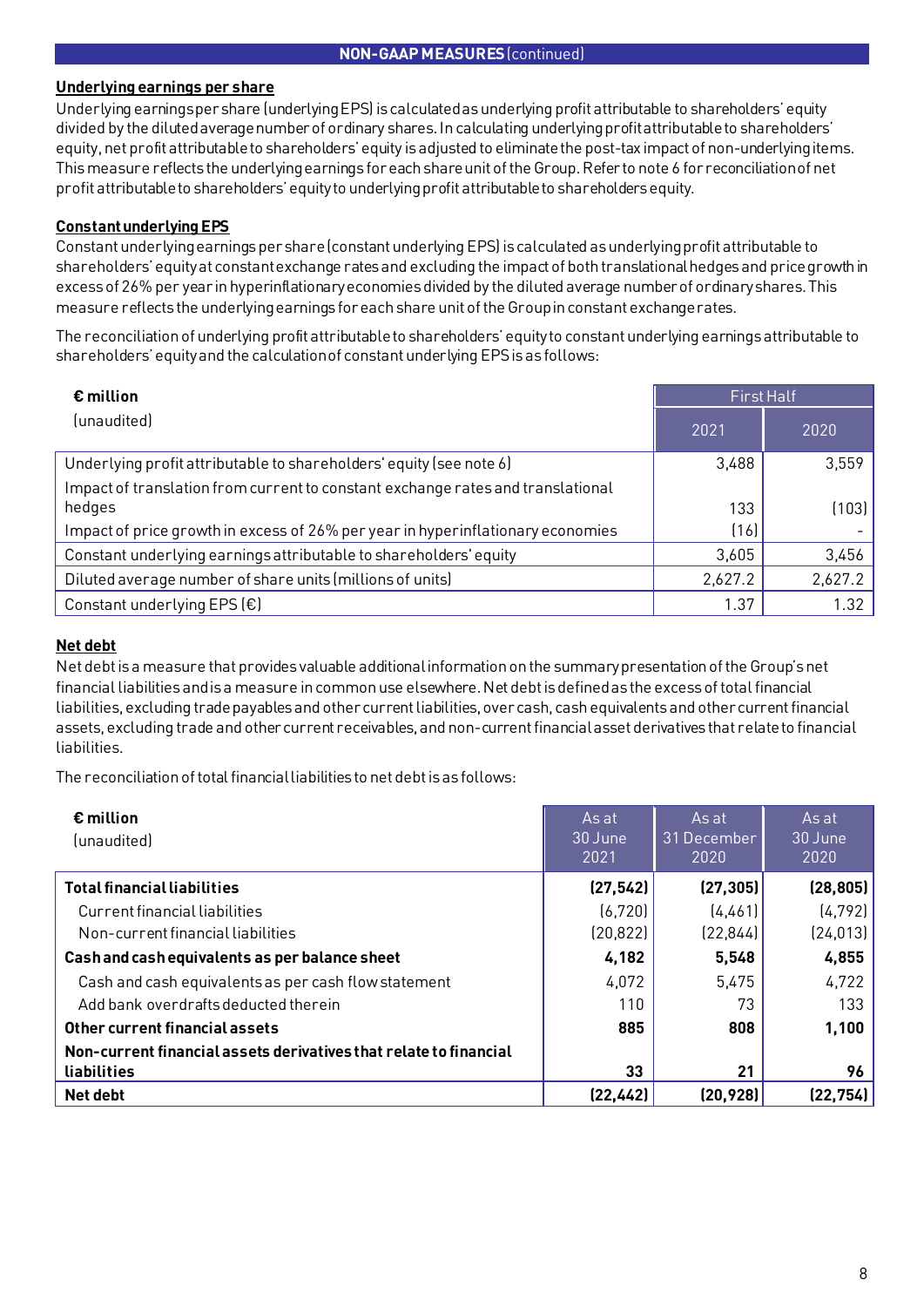# **Free cash flow (FCF)**

Within the Unilever Group, free cash flow (FCF) is defined as cash flow from operating activities, less income taxes paid, net capital expenditure and net interest payments. It does not represent residual cash flows entirely available for discretionary purposes; for example, the repayment of principal amounts borrowed is not deducted from FCF. FCF reflects an additional way of viewing our liquidity that we believe is useful to investors because it represents cash flows that could be used for distribution of dividends, repayment of debt or to fund our strategic initiatives, including acquisitions, if any.

The reconciliation of cash flow from operating activitiesto FCF is as follows:

| $\epsilon$ million                                |         | First Half |
|---------------------------------------------------|---------|------------|
| (unaudited)                                       | 2021    | 2020       |
| Cash flow from operating activities               | 3,961   | 4,427      |
| Income tax paid                                   | (917)   | (899)      |
| Net capital expenditure                           | (386)   | (422)      |
| Net interest paid                                 | (227)   | (256)      |
| <b>Free cash flow</b>                             | 2,431   | 2,850      |
| Net cash flow (used in)/from investing activities | (570)   | (581)      |
| Net cash flow (used in)/from financing activities | (4,097) | (2,088)    |

# **OTHER INFORMATION**

This document represents Unilever's half-yearly report for the purposes of the Disclosure and Transparency Rules (DTR) issued by the UK Financial Conduct Authority (DTR 4.2) and the Dutch Act on Financial Supervision, section 5:25d (8)/(9) (Half-yearly financial reports). In this context: (i) the condensed set of financial statements can be found on pages 11 to 22; (ii) pages 2 to 10 comprise the interim management report; and (iii) the Directors' responsibility statement can be found on page 23. No material related party transactions have taken place in the first six months of the year.

# **PRINCIPAL RISK FACTORS**

On pages 46 to 50of our 2020Annual Report and Accounts we set out our assessment of the principal risk issues that would face the business under the headings: brand preference; portfolio management; climate change; plastic packaging; customer; talent; supply chain; safe and high quality products; systems and information; business transformation; economic and political instability; treasury and tax; ethical; and legal and regulatory. In our view, the nature and potential impactof such risks remain essentially unchanged asregards our performance over the second half of 2021.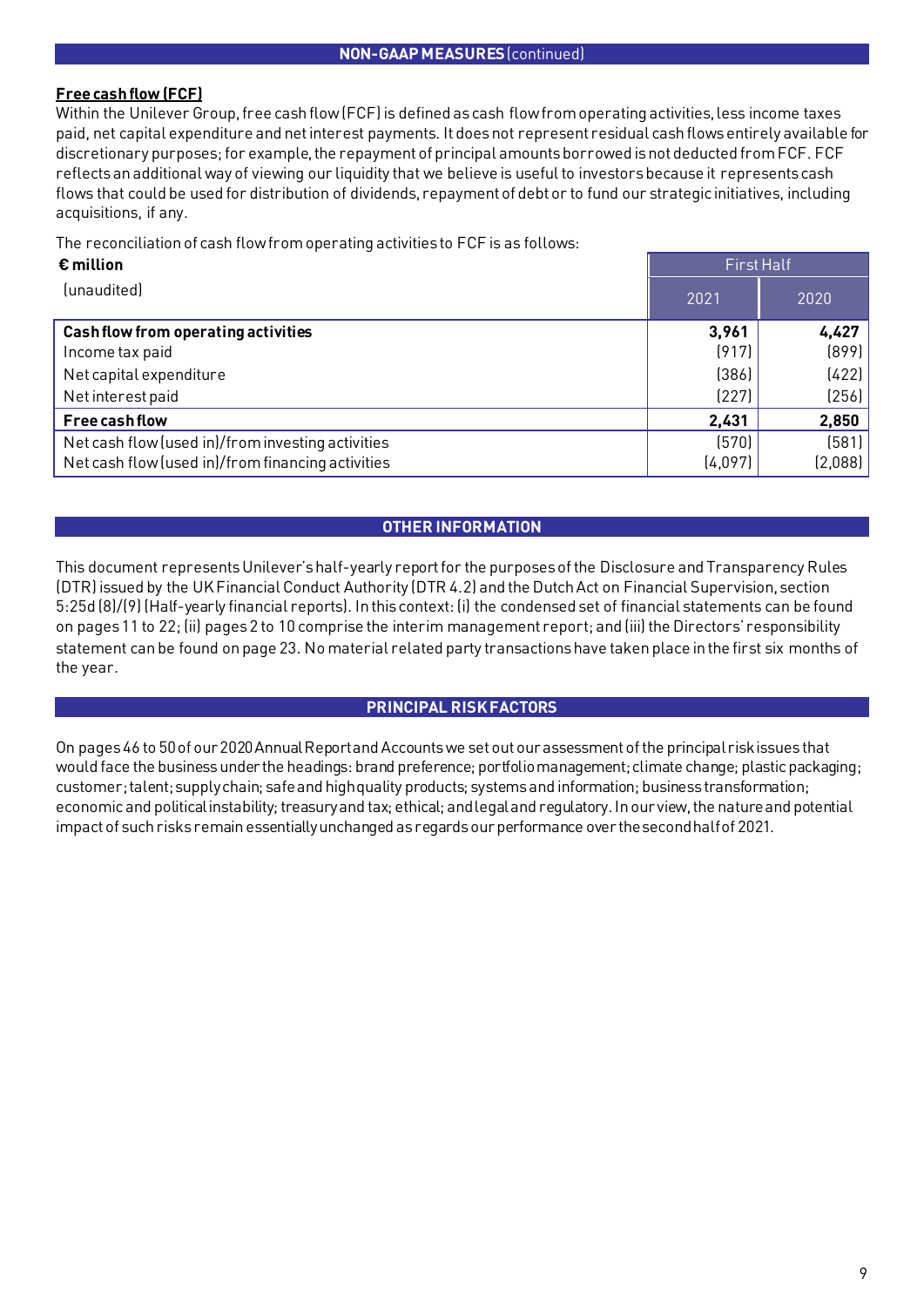## **CAUTIONARY STATEMENT**

This announcement may contain forward-looking statements, including 'forward-looking statements' within the meaning of the United States Private Securities Litigation Reform Act of 1995. Words such as 'will', 'aim', 'expects', 'anticipates', 'intends', 'looks', 'believes', 'vision', or the negative of these terms and other similar expressions of future performance or results, and their negatives, are intended to identify such forward-looking statements. These forward-looking statements are based upon current expectations and assumptions regarding anticipated developments and other factors affecting the Unilever Group (the 'Group'). They are not historical facts, nor are they guarantees of future performance.

Because these forward-looking statements involve risks and uncertainties, there are important factors that could cause actual results to differ materially from those expressed or implied by these forward-looking statements. Among other risks and uncertainties, the material or principal factors which could cause actual results to differ materially are: Unilever's global brands not meeting consumer preferences; Unilever's ability to innovate and remain competitive; Unilever's investment choices in its portfolio management; the effect of climate change on Unilever's business; Unilever's ability to find sustainable solutions to its plastic packaging; significant changes or deterioration in customer relationships; the recruitment and retention of talented employees; disruptions in our supply chain and distribution; increases or volatility in the cost of raw materials and commodities; the production of safe and high quality products; secure and reliable IT infrastructure; execution of acquisitions, divestitures and business transformation projects; economic, social and political risks and natural disasters; financial risks; failure to meet high and ethical standards; and managing regulatory, tax and legal matters. A number of these risks have increased as a result of the current Covid-19 pandemic. These forward-looking statements speak only as of the date of this document. Except as required by any applicable law or regulation, the Group expressly disclaims any obligation or undertaking to release publicly any updates or revisions to any forward-looking statementscontained herein to reflect any change in the Group's expectations with regard thereto or any change in events, conditions or circumstances on which any such statement is based.

Further details of potential risks and uncertainties affecting the Group are described in the Group's filings with the London Stock Exchange, Euronext Amsterdam and the US Securities and Exchange Commission, including in the Annual Report on Form 20-F 2020 and the Unilever Annual Report and Accounts 2020 available on our corporate website.

# **ENQUIRIES**

|  | UK +447825273767 lucila.zambrano@unilever.com         |
|--|-------------------------------------------------------|
|  | Or +447779999683 Jsibun@tulchangroup.com              |
|  | NL +31102174844 els-de.bruin@unilever.com             |
|  | $0r$ +31 62 375 8385 marlous-den. bieman@unilever.com |

**Media:** Media Relations Team **Investors:**Investor Relations Team +44 20 7822 683[0 investor.relations@unilever.com](mailto:investor.relations@unilever.com)

There will be a web cast of the results presentation available at: [www.unilever.com/investor-relations/results-and-presentations/latest-results](https://www.unilever.com/investor-relations/results-and-presentations/latest-results/?utm_source=Qresults&utm_medium=Results-PDF)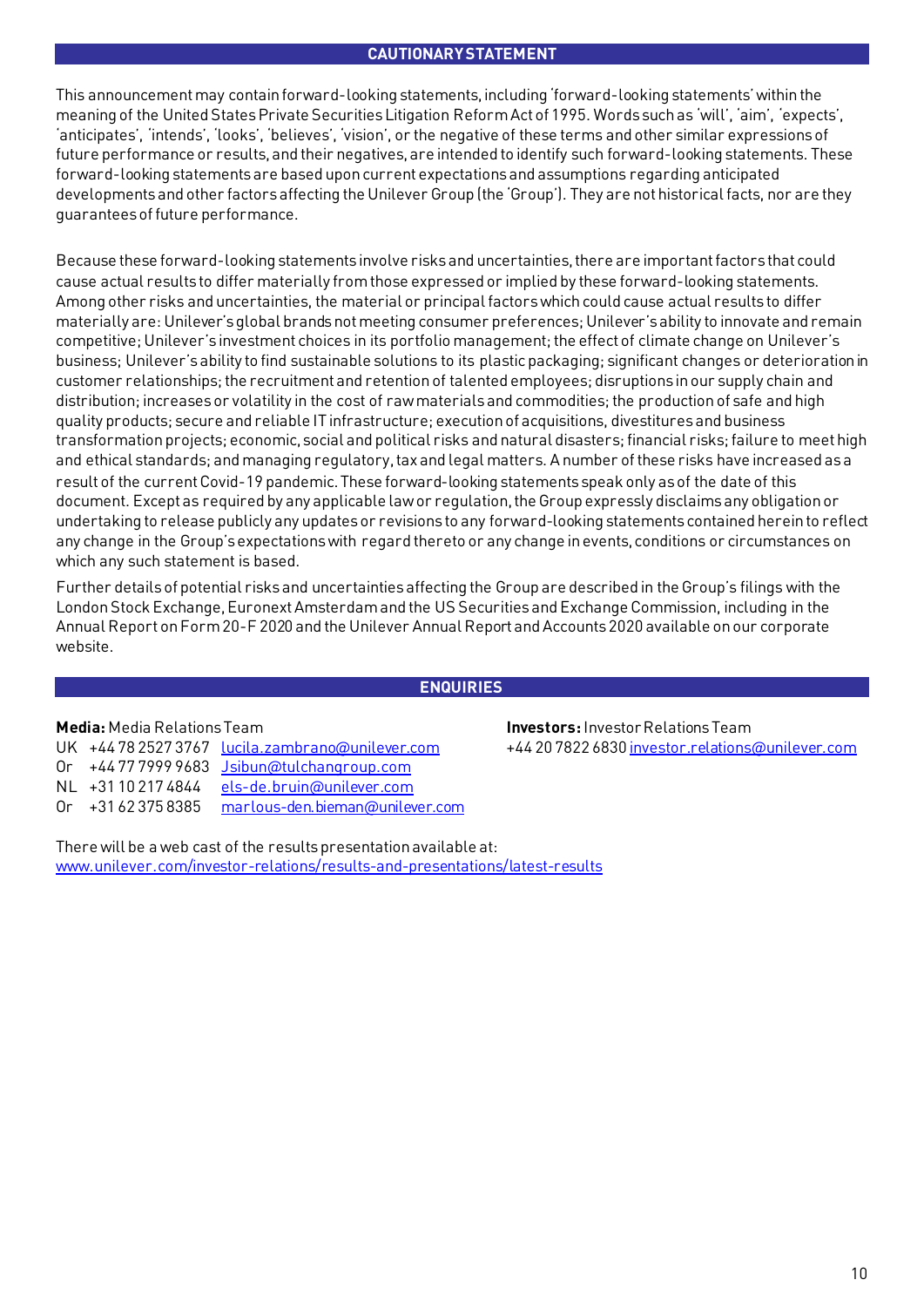## (unaudited)

| $\epsilon$ million                                              |        | <b>First Half</b> |                         |                   |  |
|-----------------------------------------------------------------|--------|-------------------|-------------------------|-------------------|--|
|                                                                 | 2021   | 2020              | Increase/<br>(Decrease) |                   |  |
|                                                                 |        |                   | Current<br>rates        | Constant<br>rates |  |
| <b>Turnover</b>                                                 | 25,791 | 25,714            | 0.3%                    | 7.1%              |  |
| <b>Operating profit</b>                                         | 4,426  | 4,672             | (5.3)%                  | 2.6%              |  |
| Which includes non-underlying items credits/(charges) of        | (421)  | (412)             |                         |                   |  |
| Net finance costs                                               | (153)  | (249)             |                         |                   |  |
| Finance income                                                  | 68     | 139               |                         |                   |  |
| Finance costs                                                   | (216)  | (378)             |                         |                   |  |
| Pensions and similar obligations                                | (5)    | (10)              |                         |                   |  |
| Non-underlying item net monetary gain/(loss) arising from       |        |                   |                         |                   |  |
| hyperinflationary economies                                     | (29)   | 21                |                         |                   |  |
| Share of net profit/(loss) of joint ventures and associates     | 91     | 89                |                         |                   |  |
| Other income/(loss) from non-current investments and associates | 34     |                   |                         |                   |  |
| <b>Profit before taxation</b>                                   | 4,369  | 4,533             | (3.6)%                  | 5.2%              |  |
| <b>Taxation</b>                                                 | (972)  | (991)             |                         |                   |  |
| Which includes tax impact of non-underlying items of            | 63     | 102               |                         |                   |  |
| Net profit                                                      | 3,397  | 3,542             | (4.1%                   | 5.3%              |  |
| Attributable to:                                                |        |                   |                         |                   |  |
| Non-controlling interests                                       | 276    | 258               |                         |                   |  |
| Shareholders' equity                                            | 3,121  | 3,284             | (5.0%                   | 4.4%              |  |
| Combined earnings per share                                     |        |                   |                         |                   |  |
| Basic earnings per share (euros)                                | 1.19   | 1.25              | (5.0%                   | 4.4%              |  |
| Diluted earnings per share (euros)                              | 1.19   | 1.25              | $(5.0)\%$               | 4.4%              |  |

# **CONSOLIDATED STATEMENT OF COMPREHENSIVE INCOME**

## (unaudited)

| $\epsilon$ million                                                         |       | <b>First Half</b> |
|----------------------------------------------------------------------------|-------|-------------------|
|                                                                            | 2021  | 2020              |
| Net profit                                                                 | 3,397 | 3,542             |
| Other comprehensive income                                                 |       |                   |
| Items that will not be reclassified to profit or loss, net of tax:         |       |                   |
| Gains/(losses) on equity instruments measured at fair value through other  |       |                   |
| comprehensive income                                                       | 55    | 20                |
| Remeasurements of defined benefit pension plans <sup>[a]</sup>             | 968   | (201)             |
| Items that may be reclassified subsequently to profit or loss, net of tax: |       |                   |
| Gains/(losses) on cash flow hedges                                         | 137   | 43                |
| Currency retranslation gains/(losses) <sup>(b)</sup>                       | 617   | (1,481)           |
| <b>Total comprehensive income</b>                                          | 5,174 | 1,923             |
| Attributable to:                                                           |       |                   |
| Non-controlling interests                                                  | 299   | 177               |
| Shareholders' equity                                                       | 4,875 | 1,746             |

(a) Remeasurement of defined benefit pension plans in 2021 is driven by positive investment returns and increase in interest rates.

(b) 2021 gain is primarily due to strengthening of the US Dollar, British Pound, Brazilian Real and Indian Rupee against the Euro. 2020 loss is due to weakening of the Brazilian Real, Mexican Peso, Indian Rupee, South Korean Won and Russian Ruble against the Euro.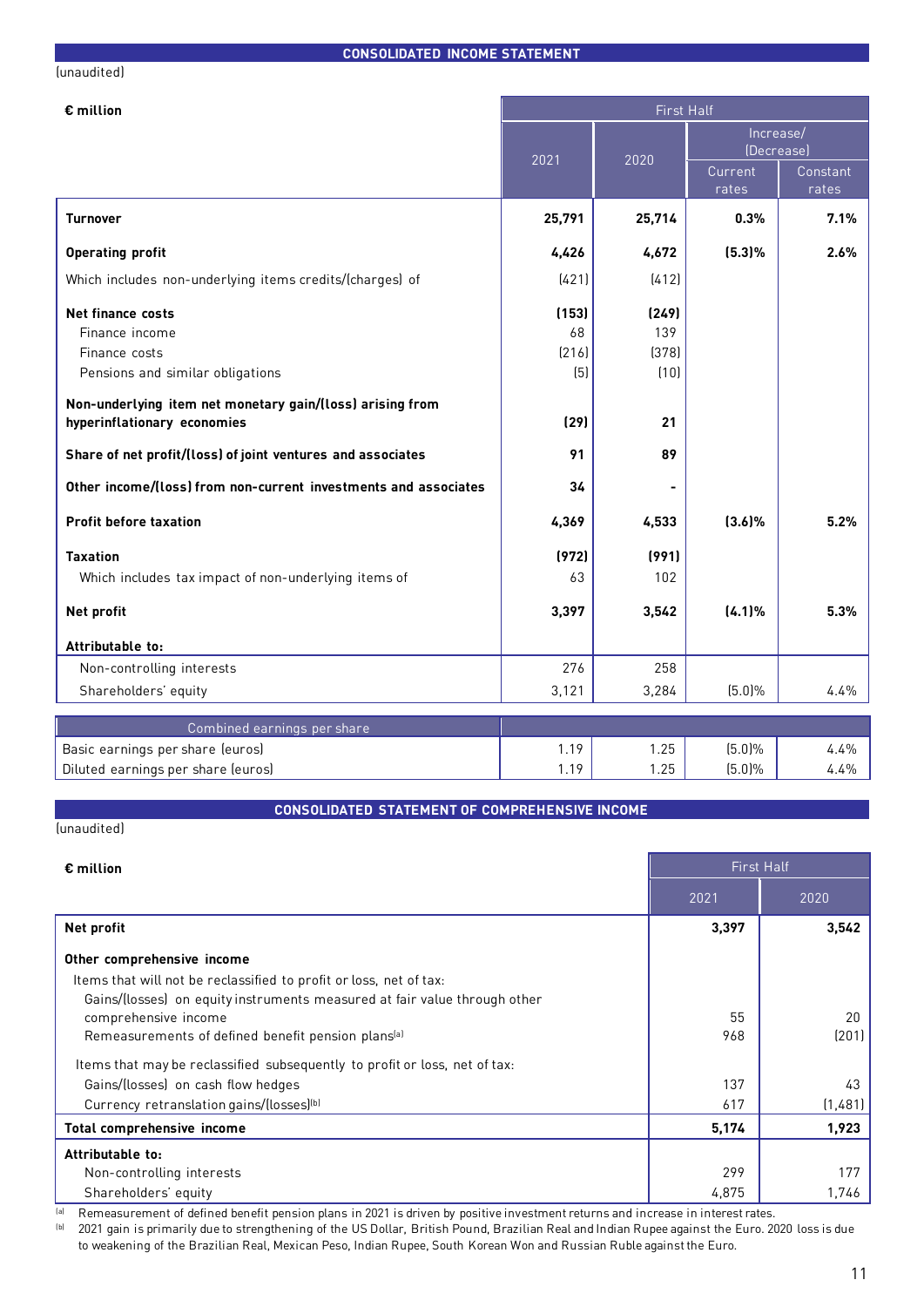| <b>CONSOLIDATED STATEMENT OF CHANGES IN EQUITY</b> |                               |                             |                              |                   |                    |          |                                 |                 |
|----------------------------------------------------|-------------------------------|-----------------------------|------------------------------|-------------------|--------------------|----------|---------------------------------|-----------------|
| (unaudited)                                        |                               |                             |                              |                   |                    |          |                                 |                 |
| $\epsilon$ million                                 | Called up<br>share<br>capital | Share<br>premium<br>account | Unification<br>reserve       | Other<br>reserves | Retained<br>profit | Total    | Non-<br>controlling<br>interest | Total<br>equity |
| First half - 2021                                  |                               |                             |                              |                   |                    |          |                                 |                 |
| 1 January 2021                                     | 92                            | 73,472                      | (73, 364)                    | (7,482)           | 22,548             | 15,266   | 2,389                           | 17,655          |
| Profit or loss for the period                      |                               |                             |                              |                   | 3,121              | 3,121    | 276                             | 3,397           |
| Other comprehensive income, net of tax:            |                               |                             |                              |                   |                    |          |                                 |                 |
| Gains/(losses) on:                                 |                               |                             |                              |                   |                    |          |                                 |                 |
| Equity instruments                                 |                               |                             |                              | 67                |                    | 67       | (12)                            | 55              |
| Cash flow hedges                                   |                               | $\equiv$                    |                              | 136               |                    | 136      |                                 | 137             |
| Remeasurements of defined benefit                  |                               |                             |                              |                   |                    |          |                                 |                 |
| pension plans                                      |                               | $\qquad \qquad -$           | $\overline{\phantom{a}}$     |                   | 968                | 968      |                                 | 968             |
| Currency retranslation gains/(losses)              | $\overline{\phantom{a}}$      | $\overline{\phantom{0}}$    | $\blacksquare$               | 576               |                    | 583      | 34                              | 617             |
| Total comprehensive income                         | $\overline{\phantom{0}}$      | $\overline{\phantom{0}}$    | $\overline{\phantom{a}}$     | 779               | 4,096              | 4,875    | 299                             | 5,174           |
| Dividends on ordinary capital                      |                               |                             | $\blacksquare$               |                   | (2, 252)           | (2, 252) |                                 | (2, 252)        |
| Share capital reduction <sup>[a]</sup>             |                               | (20, 626)                   | $\qquad \qquad \blacksquare$ |                   | 20,626             |          |                                 |                 |
| Repurchase of shares <sup>(b)</sup>                | ۰                             |                             | $\qquad \qquad \blacksquare$ | (897)             |                    | (897)    |                                 | [897]           |
| Other movements in treasury shares <sup>(c)</sup>  | $\overline{a}$                | ۰                           | $\blacksquare$               | 78                | (101)              | [23]     |                                 | (23)            |
| Share-based payment credit <sup>(d)</sup>          |                               | $\overline{\phantom{0}}$    |                              |                   | 82                 | 82       |                                 | 82              |
| Dividends paid to non-controlling interests        |                               |                             |                              |                   |                    |          | (258)                           | (258)           |
| Currency retranslation gains/(losses) net of       |                               |                             |                              |                   |                    |          |                                 |                 |
| tax                                                |                               | $[3]$                       |                              |                   |                    | $[3]$    |                                 | $[3]$           |
| Hedging gain/(loss) transferred to non-            |                               |                             |                              |                   |                    |          |                                 |                 |
| financial assets                                   |                               | ۰                           |                              | [89]              |                    | [89]     | (1)                             | (90)            |
| Other movements in equity <sup>(e)</sup>           |                               | L.                          |                              | [83]              | 140                | 57       | 14                              | 71              |
| 30 June 2021                                       | 92                            | 52,843                      | (73, 364)                    | (7,694)           | 45,139             | 17,016   | 2,443                           | 19,459          |

| First half - 2020                                           |     |     |                          |          |          |          |                  |          |
|-------------------------------------------------------------|-----|-----|--------------------------|----------|----------|----------|------------------|----------|
| 1 January 2020 as previously reported                       | 420 | 134 |                          | (5, 574) | 18,212   | 13,192   | 694              | 13,886   |
| Profit or loss for the period                               |     |     |                          |          | 3,284    | 3,284    | 258              | 3,542    |
| Other comprehensive income, net of tax:                     |     |     |                          |          |          |          |                  |          |
| Gains/(losses) on:                                          |     |     |                          |          |          |          |                  |          |
| Equity instruments                                          |     |     |                          | 16       |          | 16       | 4                | 20       |
| Cash flow hedges                                            |     |     |                          | 46       |          | 46       | $\left[3\right]$ | 43       |
| Remeasurements of defined benefit pension<br>plans          |     |     |                          |          | (200)    | (200)    | (1)              | (201)    |
| Currency retranslation gains/(losses)                       |     |     | $\overline{\phantom{0}}$ | (1, 387) | (13)     | (1,400)  | (81)             | (1,481)  |
| Total comprehensive income                                  |     |     |                          | (1, 325) | 3,071    | 1,746    | 177              | 1,923    |
| Dividends on ordinary capital                               |     |     |                          |          | [2, 149] | [2, 149] |                  | [2, 149] |
| Other movements in treasury shares <sup>[c]</sup>           |     |     |                          | 190      | (126)    | 64       |                  | 64       |
| Share-based payment credit <sup>(d)</sup>                   |     |     |                          |          | 74       | 74       |                  | 74       |
| Dividends paid to non-controlling interests                 |     |     |                          |          |          |          | (210)            | (210)    |
| Currency retranslation gains/(losses) net of tax            |     | (7) |                          |          |          | (7)      |                  | (7)      |
| Hedging gain/(loss) transferred to non-<br>financial assets |     |     |                          |          |          |          |                  |          |
| Net gain arising from Horlicks acquisition <sup>(f)</sup>   |     |     |                          |          | 2,930    | 2,930    | 1,918            | 4,848    |
| Other movements in equity®                                  |     |     |                          |          | (211)    | (211)    | 5                | (206)    |
| 30 June 2020                                                | 420 | 127 |                          | (6, 709) | 21,801   | 15,639   | 2,585            | 18,224   |

(a) Share premium has been adjusted to reflect the legal share capital of the PLC company, which reduced by £18,400 million following court approval on 15 June 2021.

(b) Repurchase of shares reflects the cost of acquiring ordinary shares as part of the share buyback programmes announced on 29 April 2021.

(c) Includes purchases and sales of treasury stock, and transfer from treasury stock to retained profit of share-settled schemes arising from prior years and differences between exercise and grant price of share options.

<sup>(d)</sup> The share-based payment credit relates to the non-cash charge recorded against operating profit in respect of the fair value of share options and awards granted to employees.

(e) 2021 includes a hyperinflation adjustment of €137 million and €83 million related to the Welly acquisition. 2020 includes €163 million paid for purchase of the non-controlling interest in Unilever Malaysia.

(f) Consideration for the Main Horlicks Acquisition included the issuance of shares in a group subsidiary, Hindustan Unilever Limited, which resulted in a net gain being recognised within equity.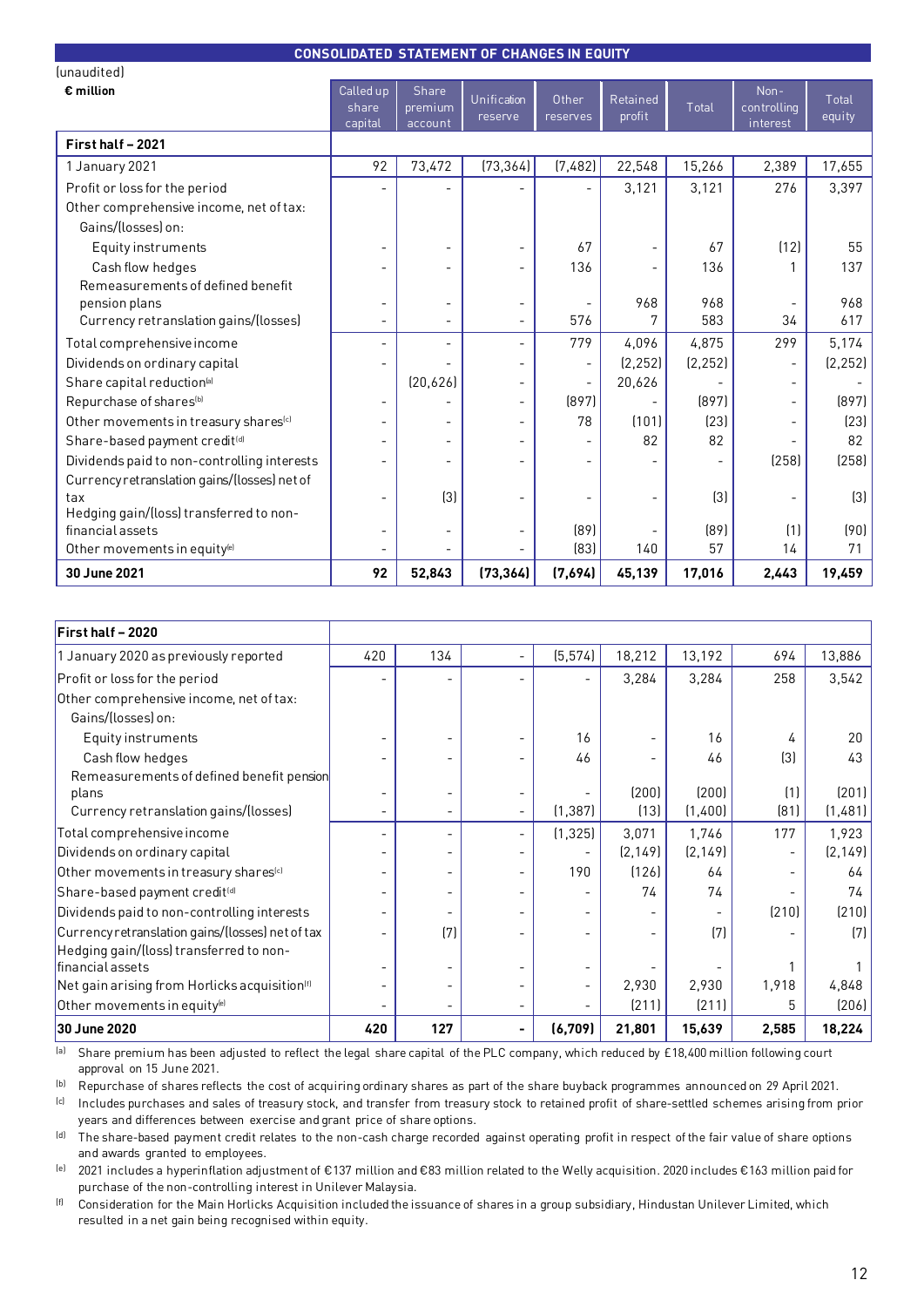| (unaudited)                                          |                          |                              |                          |
|------------------------------------------------------|--------------------------|------------------------------|--------------------------|
| € million                                            | As at<br>30 June<br>2021 | As at<br>31 December<br>2020 | As at<br>30 June<br>2020 |
| Non-current assets                                   |                          |                              |                          |
| Goodwill                                             | 19,239                   | 18,942                       | 19,675                   |
| Intangible assets                                    | 16,064                   | 15,999                       | 16,049                   |
| Property, plant and equipment                        | 10,521                   | 10,558                       | 11,374                   |
| Pension asset for funded schemes in surplus          | 4,017                    | 2,722                        | 2,296                    |
| Deferred tax assets                                  | 1,320                    | 1,474                        | 1,325                    |
| Financial assets                                     | 960                      | 876                          | 815                      |
| Other non-current assets                             | 1,032                    | 931                          | 896                      |
|                                                      | 53,153                   | 51,502                       | 52,430                   |
| <b>Current assets</b>                                |                          |                              |                          |
| Inventories                                          | 4,766                    | 4,462                        | 4,646                    |
| Trade and other current receivables                  | 6,478                    | 4,939                        | 6,955                    |
| Current tax assets                                   | 272                      | 372                          | 336                      |
| Cash and cash equivalents                            | 4,182                    | 5,548                        | 4,855                    |
| Other financial assets                               | 885                      | 808                          | 1,100                    |
| Assets held for sale                                 | 828                      | 28                           | 56                       |
|                                                      | 17,411                   | 16,157                       | 17,948                   |
|                                                      |                          |                              |                          |
| <b>Total assets</b>                                  | 70,564                   | 67,659                       | 70,378                   |
| <b>Current liabilities</b>                           |                          |                              |                          |
| <b>Financial liabilities</b>                         | 6,720                    | 4,461                        | 4,792                    |
| Trade payables and other current liabilities         | 14,799                   | 14,132                       | 14,602                   |
| Current tax liabilities                              | 1,597                    | 1,451                        | 1,051                    |
| Provisions                                           | 514                      | 547                          | 530                      |
| Liabilities held for sale                            | 158                      | 1                            | 1                        |
|                                                      | 23,788                   | 20,592                       | 20,976                   |
| <b>Non-current liabilities</b>                       |                          |                              |                          |
| <b>Financial liabilities</b>                         | 20,822                   | 22,844                       | 24,013                   |
| Non-current tax liabilities                          | 143                      | 149                          | 289                      |
| Pensions and post-retirement healthcare liabilities: |                          |                              |                          |
| Funded schemes in deficit                            | 832                      | 1,109                        | 1,275                    |
| Unfunded schemes                                     | 1,298                    | 1,326                        | 1,426                    |
| Provisions                                           | 592                      | 583                          | 642                      |
| Deferred tax liabilities                             | 3,361                    | 3,166                        | 3,276                    |
| Other non-current liabilities                        | 269                      | 235                          | 257                      |

**Total liabilities 51,105 50,004 52,154 Equity** Shareholders' equity 15,639 Non-controlling interests 2,585 **Total equity 19,459 17,655 18,224 Total liabilities and equity 70,564 67,659 70,378**

**27,317 29,412 31,178**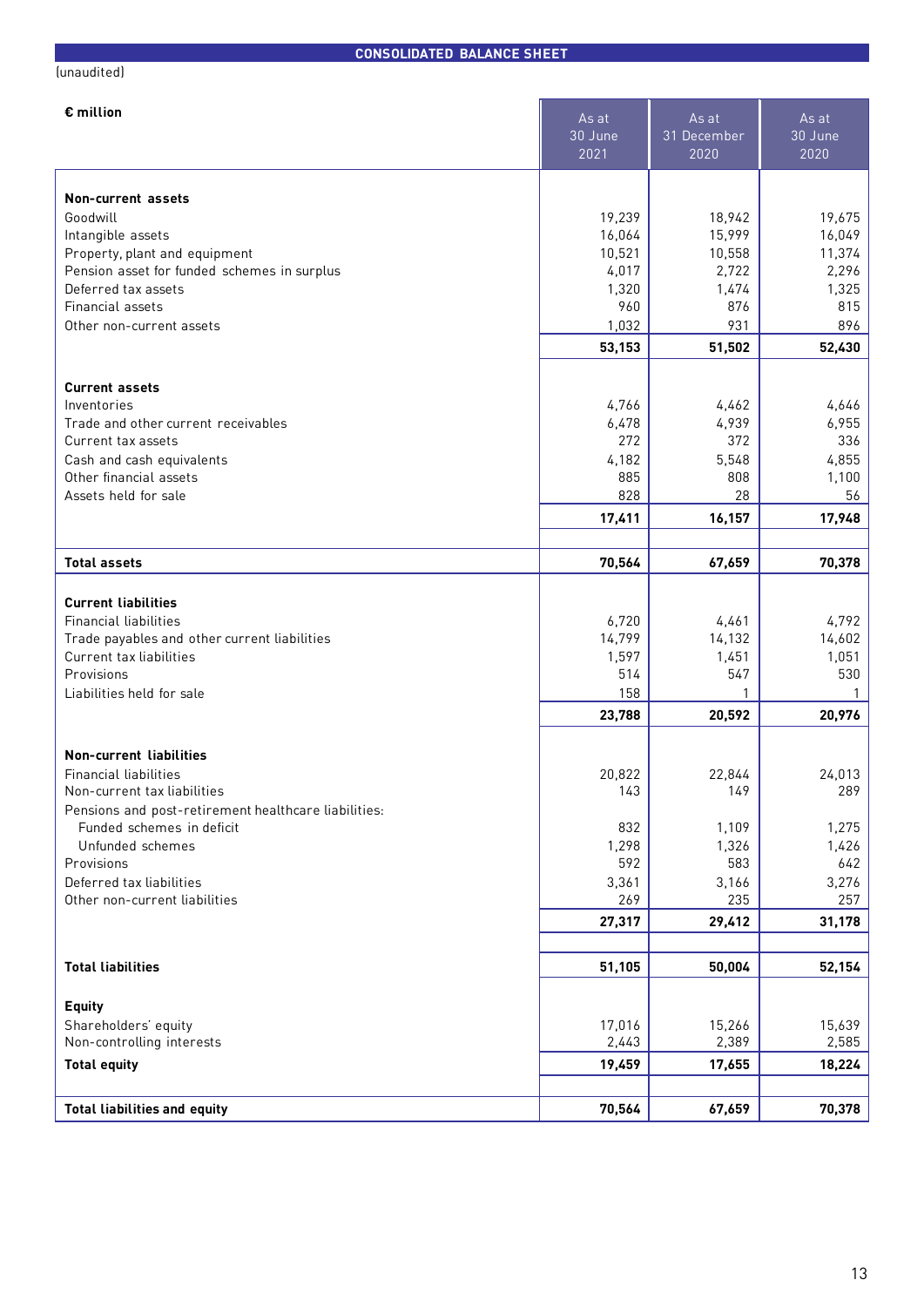## (unaudited)

# **CONSOLIDATED CASH FLOW STATEMENT**

**The Contract** 

|  | iillion |  |  |
|--|---------|--|--|

| 2021<br>2020<br>Net profit<br>3,397<br>3,542<br>Taxation<br>972<br>991<br>Share of net (profit)/loss of joint ventures/associates and other (income)/loss<br>from non-current investments and associates<br>(125)<br>(89)<br>Net monetary (gain)/loss arising from hyperinflationary economies<br>29<br>(21)<br>Net finance costs<br>153<br>249<br>4,426<br>4,672<br><b>Operating profit</b><br>860<br>987<br>Depreciation, amortisation and impairment<br>(1, 233)<br>(1, 215)<br>Changes in working capital<br>Pensions and similar obligations less payments<br>(126)<br>(79)<br>Provisions less payments<br>(29)<br>(66)<br>Elimination of (profits)/losses on disposals<br>45<br>Non-cash charge for share-based compensation<br>82<br>74<br>9<br>(19)<br>Other adjustments<br>4,427<br><b>Cash flow from operating activities</b><br>3,961<br>(917)<br>(899)<br>Income tax paid<br>3,044<br>3,528<br>Net cash flow from operating activities<br>Interest received<br>61<br>80<br>(386)<br>(422)<br>Net capital expenditure<br>(275)<br>(623)<br>Other acquisitions and disposals<br>384<br>Other investing activities<br>30<br>Net cash flow (used in)/from investing activities<br>(570)<br>(581)<br>(2, 277)<br>(2, 120)<br>Dividends paid on ordinary share capital<br>(288)<br>(336)<br>Interest paid<br>Change in financial liabilities<br>(430)<br>602<br>(845)<br>Repurchase of shares<br>Other financing activities<br>(257)<br>(234)<br>(4,097)<br>(2,088)<br>Net cash flow (used in)/from financing activities<br>Net increase/(decrease) in cash and cash equivalents<br>(1,623)<br>859<br>Cash and cash equivalents at the beginning of the period<br>5,475<br>4,116<br>(253)<br>Effect of foreign exchange rate changes<br>220<br>Cash and cash equivalents at the end of the period<br>4,072<br>4,722 | $\epsilon$ million | <b>First Half</b> |  |
|---------------------------------------------------------------------------------------------------------------------------------------------------------------------------------------------------------------------------------------------------------------------------------------------------------------------------------------------------------------------------------------------------------------------------------------------------------------------------------------------------------------------------------------------------------------------------------------------------------------------------------------------------------------------------------------------------------------------------------------------------------------------------------------------------------------------------------------------------------------------------------------------------------------------------------------------------------------------------------------------------------------------------------------------------------------------------------------------------------------------------------------------------------------------------------------------------------------------------------------------------------------------------------------------------------------------------------------------------------------------------------------------------------------------------------------------------------------------------------------------------------------------------------------------------------------------------------------------------------------------------------------------------------------------------------------------------------------------------------------------------------------------------------------------------------------------------|--------------------|-------------------|--|
|                                                                                                                                                                                                                                                                                                                                                                                                                                                                                                                                                                                                                                                                                                                                                                                                                                                                                                                                                                                                                                                                                                                                                                                                                                                                                                                                                                                                                                                                                                                                                                                                                                                                                                                                                                                                                           |                    |                   |  |
|                                                                                                                                                                                                                                                                                                                                                                                                                                                                                                                                                                                                                                                                                                                                                                                                                                                                                                                                                                                                                                                                                                                                                                                                                                                                                                                                                                                                                                                                                                                                                                                                                                                                                                                                                                                                                           |                    |                   |  |
|                                                                                                                                                                                                                                                                                                                                                                                                                                                                                                                                                                                                                                                                                                                                                                                                                                                                                                                                                                                                                                                                                                                                                                                                                                                                                                                                                                                                                                                                                                                                                                                                                                                                                                                                                                                                                           |                    |                   |  |
|                                                                                                                                                                                                                                                                                                                                                                                                                                                                                                                                                                                                                                                                                                                                                                                                                                                                                                                                                                                                                                                                                                                                                                                                                                                                                                                                                                                                                                                                                                                                                                                                                                                                                                                                                                                                                           |                    |                   |  |
|                                                                                                                                                                                                                                                                                                                                                                                                                                                                                                                                                                                                                                                                                                                                                                                                                                                                                                                                                                                                                                                                                                                                                                                                                                                                                                                                                                                                                                                                                                                                                                                                                                                                                                                                                                                                                           |                    |                   |  |
|                                                                                                                                                                                                                                                                                                                                                                                                                                                                                                                                                                                                                                                                                                                                                                                                                                                                                                                                                                                                                                                                                                                                                                                                                                                                                                                                                                                                                                                                                                                                                                                                                                                                                                                                                                                                                           |                    |                   |  |
|                                                                                                                                                                                                                                                                                                                                                                                                                                                                                                                                                                                                                                                                                                                                                                                                                                                                                                                                                                                                                                                                                                                                                                                                                                                                                                                                                                                                                                                                                                                                                                                                                                                                                                                                                                                                                           |                    |                   |  |
|                                                                                                                                                                                                                                                                                                                                                                                                                                                                                                                                                                                                                                                                                                                                                                                                                                                                                                                                                                                                                                                                                                                                                                                                                                                                                                                                                                                                                                                                                                                                                                                                                                                                                                                                                                                                                           |                    |                   |  |
|                                                                                                                                                                                                                                                                                                                                                                                                                                                                                                                                                                                                                                                                                                                                                                                                                                                                                                                                                                                                                                                                                                                                                                                                                                                                                                                                                                                                                                                                                                                                                                                                                                                                                                                                                                                                                           |                    |                   |  |
|                                                                                                                                                                                                                                                                                                                                                                                                                                                                                                                                                                                                                                                                                                                                                                                                                                                                                                                                                                                                                                                                                                                                                                                                                                                                                                                                                                                                                                                                                                                                                                                                                                                                                                                                                                                                                           |                    |                   |  |
|                                                                                                                                                                                                                                                                                                                                                                                                                                                                                                                                                                                                                                                                                                                                                                                                                                                                                                                                                                                                                                                                                                                                                                                                                                                                                                                                                                                                                                                                                                                                                                                                                                                                                                                                                                                                                           |                    |                   |  |
|                                                                                                                                                                                                                                                                                                                                                                                                                                                                                                                                                                                                                                                                                                                                                                                                                                                                                                                                                                                                                                                                                                                                                                                                                                                                                                                                                                                                                                                                                                                                                                                                                                                                                                                                                                                                                           |                    |                   |  |
|                                                                                                                                                                                                                                                                                                                                                                                                                                                                                                                                                                                                                                                                                                                                                                                                                                                                                                                                                                                                                                                                                                                                                                                                                                                                                                                                                                                                                                                                                                                                                                                                                                                                                                                                                                                                                           |                    |                   |  |
|                                                                                                                                                                                                                                                                                                                                                                                                                                                                                                                                                                                                                                                                                                                                                                                                                                                                                                                                                                                                                                                                                                                                                                                                                                                                                                                                                                                                                                                                                                                                                                                                                                                                                                                                                                                                                           |                    |                   |  |
|                                                                                                                                                                                                                                                                                                                                                                                                                                                                                                                                                                                                                                                                                                                                                                                                                                                                                                                                                                                                                                                                                                                                                                                                                                                                                                                                                                                                                                                                                                                                                                                                                                                                                                                                                                                                                           |                    |                   |  |
|                                                                                                                                                                                                                                                                                                                                                                                                                                                                                                                                                                                                                                                                                                                                                                                                                                                                                                                                                                                                                                                                                                                                                                                                                                                                                                                                                                                                                                                                                                                                                                                                                                                                                                                                                                                                                           |                    |                   |  |
|                                                                                                                                                                                                                                                                                                                                                                                                                                                                                                                                                                                                                                                                                                                                                                                                                                                                                                                                                                                                                                                                                                                                                                                                                                                                                                                                                                                                                                                                                                                                                                                                                                                                                                                                                                                                                           |                    |                   |  |
|                                                                                                                                                                                                                                                                                                                                                                                                                                                                                                                                                                                                                                                                                                                                                                                                                                                                                                                                                                                                                                                                                                                                                                                                                                                                                                                                                                                                                                                                                                                                                                                                                                                                                                                                                                                                                           |                    |                   |  |
|                                                                                                                                                                                                                                                                                                                                                                                                                                                                                                                                                                                                                                                                                                                                                                                                                                                                                                                                                                                                                                                                                                                                                                                                                                                                                                                                                                                                                                                                                                                                                                                                                                                                                                                                                                                                                           |                    |                   |  |
|                                                                                                                                                                                                                                                                                                                                                                                                                                                                                                                                                                                                                                                                                                                                                                                                                                                                                                                                                                                                                                                                                                                                                                                                                                                                                                                                                                                                                                                                                                                                                                                                                                                                                                                                                                                                                           |                    |                   |  |
|                                                                                                                                                                                                                                                                                                                                                                                                                                                                                                                                                                                                                                                                                                                                                                                                                                                                                                                                                                                                                                                                                                                                                                                                                                                                                                                                                                                                                                                                                                                                                                                                                                                                                                                                                                                                                           |                    |                   |  |
|                                                                                                                                                                                                                                                                                                                                                                                                                                                                                                                                                                                                                                                                                                                                                                                                                                                                                                                                                                                                                                                                                                                                                                                                                                                                                                                                                                                                                                                                                                                                                                                                                                                                                                                                                                                                                           |                    |                   |  |
|                                                                                                                                                                                                                                                                                                                                                                                                                                                                                                                                                                                                                                                                                                                                                                                                                                                                                                                                                                                                                                                                                                                                                                                                                                                                                                                                                                                                                                                                                                                                                                                                                                                                                                                                                                                                                           |                    |                   |  |
|                                                                                                                                                                                                                                                                                                                                                                                                                                                                                                                                                                                                                                                                                                                                                                                                                                                                                                                                                                                                                                                                                                                                                                                                                                                                                                                                                                                                                                                                                                                                                                                                                                                                                                                                                                                                                           |                    |                   |  |
|                                                                                                                                                                                                                                                                                                                                                                                                                                                                                                                                                                                                                                                                                                                                                                                                                                                                                                                                                                                                                                                                                                                                                                                                                                                                                                                                                                                                                                                                                                                                                                                                                                                                                                                                                                                                                           |                    |                   |  |
|                                                                                                                                                                                                                                                                                                                                                                                                                                                                                                                                                                                                                                                                                                                                                                                                                                                                                                                                                                                                                                                                                                                                                                                                                                                                                                                                                                                                                                                                                                                                                                                                                                                                                                                                                                                                                           |                    |                   |  |
|                                                                                                                                                                                                                                                                                                                                                                                                                                                                                                                                                                                                                                                                                                                                                                                                                                                                                                                                                                                                                                                                                                                                                                                                                                                                                                                                                                                                                                                                                                                                                                                                                                                                                                                                                                                                                           |                    |                   |  |
|                                                                                                                                                                                                                                                                                                                                                                                                                                                                                                                                                                                                                                                                                                                                                                                                                                                                                                                                                                                                                                                                                                                                                                                                                                                                                                                                                                                                                                                                                                                                                                                                                                                                                                                                                                                                                           |                    |                   |  |
|                                                                                                                                                                                                                                                                                                                                                                                                                                                                                                                                                                                                                                                                                                                                                                                                                                                                                                                                                                                                                                                                                                                                                                                                                                                                                                                                                                                                                                                                                                                                                                                                                                                                                                                                                                                                                           |                    |                   |  |
|                                                                                                                                                                                                                                                                                                                                                                                                                                                                                                                                                                                                                                                                                                                                                                                                                                                                                                                                                                                                                                                                                                                                                                                                                                                                                                                                                                                                                                                                                                                                                                                                                                                                                                                                                                                                                           |                    |                   |  |
|                                                                                                                                                                                                                                                                                                                                                                                                                                                                                                                                                                                                                                                                                                                                                                                                                                                                                                                                                                                                                                                                                                                                                                                                                                                                                                                                                                                                                                                                                                                                                                                                                                                                                                                                                                                                                           |                    |                   |  |
|                                                                                                                                                                                                                                                                                                                                                                                                                                                                                                                                                                                                                                                                                                                                                                                                                                                                                                                                                                                                                                                                                                                                                                                                                                                                                                                                                                                                                                                                                                                                                                                                                                                                                                                                                                                                                           |                    |                   |  |
|                                                                                                                                                                                                                                                                                                                                                                                                                                                                                                                                                                                                                                                                                                                                                                                                                                                                                                                                                                                                                                                                                                                                                                                                                                                                                                                                                                                                                                                                                                                                                                                                                                                                                                                                                                                                                           |                    |                   |  |
|                                                                                                                                                                                                                                                                                                                                                                                                                                                                                                                                                                                                                                                                                                                                                                                                                                                                                                                                                                                                                                                                                                                                                                                                                                                                                                                                                                                                                                                                                                                                                                                                                                                                                                                                                                                                                           |                    |                   |  |
|                                                                                                                                                                                                                                                                                                                                                                                                                                                                                                                                                                                                                                                                                                                                                                                                                                                                                                                                                                                                                                                                                                                                                                                                                                                                                                                                                                                                                                                                                                                                                                                                                                                                                                                                                                                                                           |                    |                   |  |
|                                                                                                                                                                                                                                                                                                                                                                                                                                                                                                                                                                                                                                                                                                                                                                                                                                                                                                                                                                                                                                                                                                                                                                                                                                                                                                                                                                                                                                                                                                                                                                                                                                                                                                                                                                                                                           |                    |                   |  |
|                                                                                                                                                                                                                                                                                                                                                                                                                                                                                                                                                                                                                                                                                                                                                                                                                                                                                                                                                                                                                                                                                                                                                                                                                                                                                                                                                                                                                                                                                                                                                                                                                                                                                                                                                                                                                           |                    |                   |  |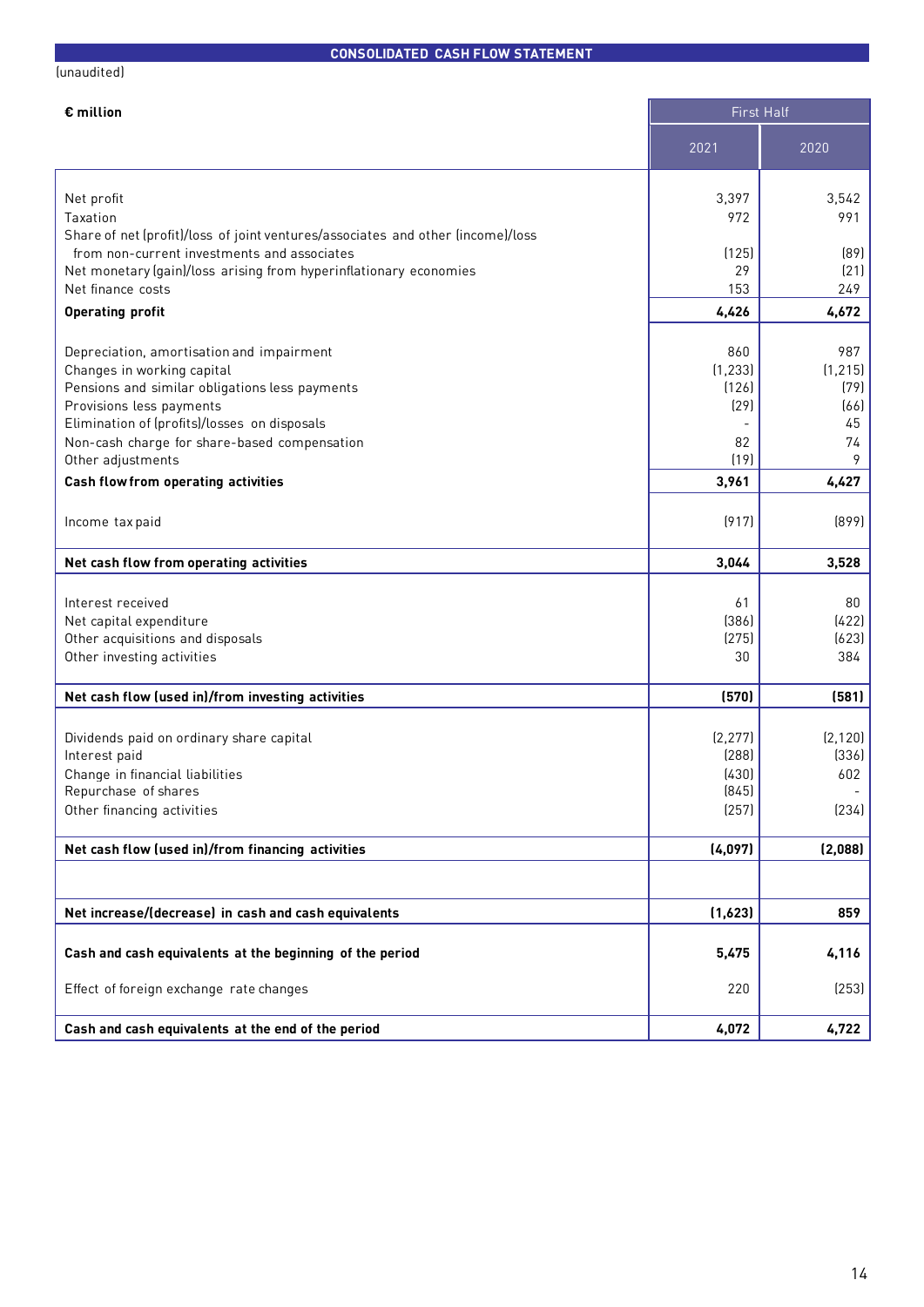## **1 ACCOUNTING INFORMATION AND POLICIES**

The condensed interim financial statements are prepared in accordance with IAS 34 'Interim Financial Reporting' as issued by the International Accounting Standard Board (IASB), as adopted by the EU (Regulation (EC) No 1606/2002) and as adopted for use in the UK and except as set out below are consistent with the year ended 31 December 2020.

The Interest Rate Benchmark Reform Amendments Phase 2 (Amendments to IFRS 9, IAS 39 and IFRS 7) apply for the first time in 2021. We do not have significant derivatives that refer to an interest rate benchmark so these amendments do not have a significant impact on the interim condensed consolidated financial statements of the Group. The Group has not early adopted any standard, interpretation or amendment that has been issued but is not yet effective.

Management have produced forecasts which have been modelled for different plausible scenarios. These scenarios confirm the Group is able to generate profits and cash in the year ended 31 December 2021 and beyond. As a result, the Directors have a reasonable expectation that the Group has adequate resources to meet its obligations as they fall due for a period of at least 12 months from the date of signing these financial statements. Accordingly, they continue to adopt the going concern basis in preparing the half year financial statements.

The condensed interim financial statements are shown at current exchange rates, while percentage year-on-year changes are shown at both current and constant exchange rates to facilitate comparison. The consolidated income statement on page 11, the consolidated statement of comprehensive income on page 11, the consolidated statement of changes in equity on page 12 and the consolidated cash flow statement on page 14 are translated at exchange rates current in each period. The consolidated balance sheet on page 13 is translated at period-end rates of exchange.

The condensed interim financial statements attached do not constitute the full financial statements within the meaning of section 434 of the UK Companies Act 2006. The comparative figures for the financial year ended 31 December 2020 are not Unilever PLC's statutory accounts for that financial year. Those accounts of Unilever for the year ended 31 December 2020 have been reported on by the Group's auditor and delivered to the Registrar of Companies. The report of the auditor on these accounts was (i) unqualified, (ii) did not include a reference to any matters to which the auditor drew attention by way of emphasis without qualifying their report, and (iii) did not contain a statement under section 498 (2) or (3) of the UK Companies Act 2006.

During Q4 2020 the Group reorganised under Unilever PLC ("PLC") as its single parent company, a process which we referred to as 'Unification'. Prior to Unification the Group operated with two parent companies, Unilever N.V. ("NV") and Unilever PLC ("PLC"), who together with the group companies operated as a single economic entity. Under the terms of Unification, all the NV ordinary shares were cancelled and NV shareholders received one new PLC ordinary share in exchange for each NV share owned. Unification resulted in the issue of 1,460,713,122 new PLC ordinary shares. As at 30 June 2021 2,629,243,772 (December 2020: 2,629,243,772) PLC ordinary shares were in issue and no NV ordinary shares were in issue (December 2020: nil).

Prior to Unification NV and PLC formed a single reporting entity for the purposes of presenting consolidated financial statements. Accordingly, group companies included in the comparative information provided in the condensed interim financial statements are PLC and NV and those companies controlled by NV or PLC.

Refer to note 1 to our 2020 consolidated financial statements for more details on Unification.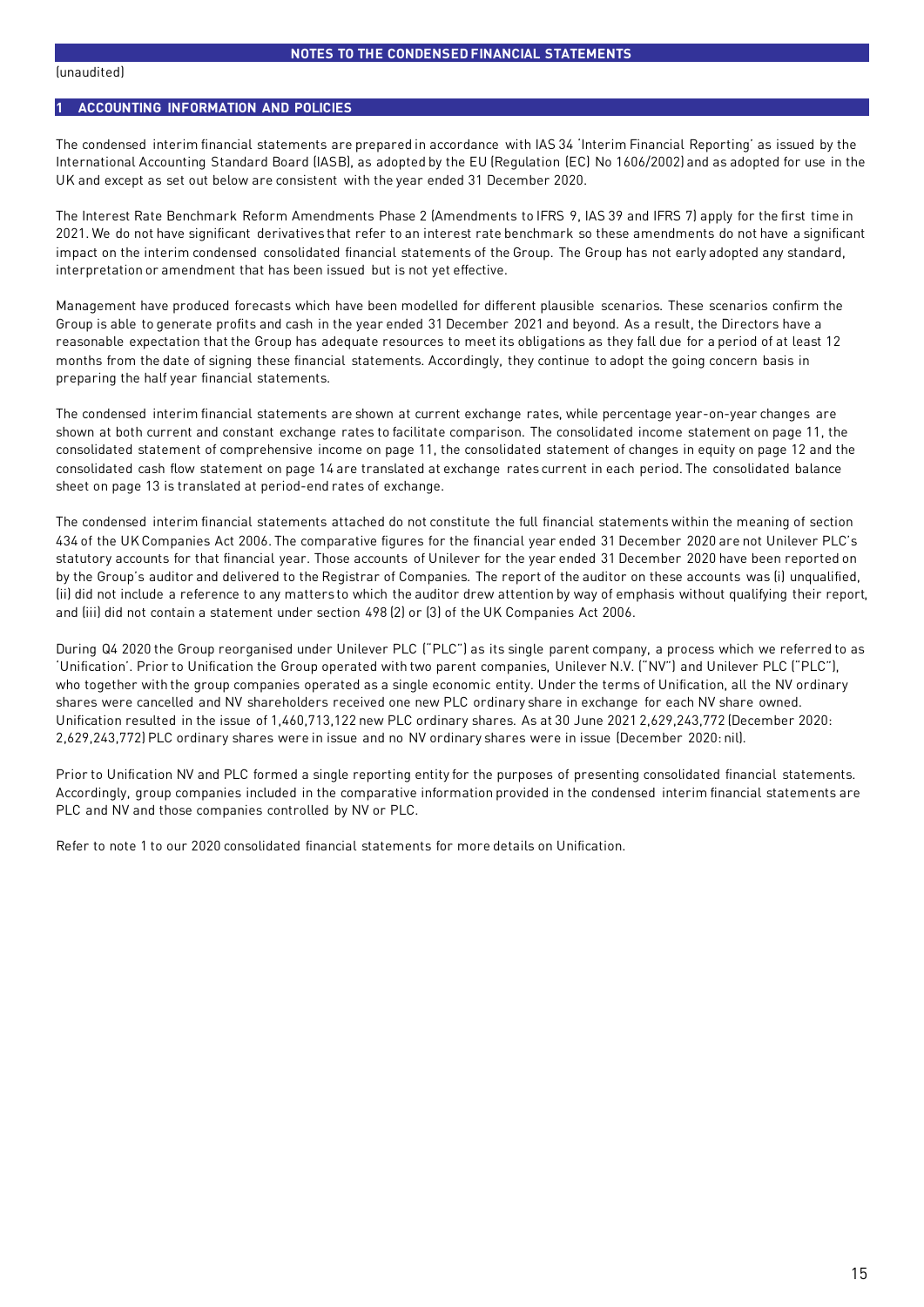#### (unaudited)

### **2 SIGNIFICANT ITEMS WITHIN THE INCOME STATEMENT**

#### **Non-underlying items**

These include non-underlying items within operating profit and non-underlying items not in operating profit but within net profit:

- **Non-underlying items within operating profit** are gains or losses on business disposals, acquisition and disposal related costs, restructuring costs, impairment and other items within operating profit classified here due to their nature and frequency.
- **Non-underlying items not in operating profit but with net profit** are net monetary gain/(loss) arising from hyperinflationary economies and significant and unusual items in net finance cost, share of profit/(loss) of joint ventures and associates and taxation.

Restructuring costs are charges associated with activities planned by management that significantly change either the scope of the business or the manner in which it is conducted.

| $\epsilon$ million                                                                |       | <b>First Half</b> |
|-----------------------------------------------------------------------------------|-------|-------------------|
|                                                                                   | 2021  | 2020              |
| Acquisition and disposal-related credit/(costs)                                   | (122) | (27)              |
| Gain/(loss) on disposal of group companies                                        |       | 6                 |
| Restructuring costs                                                               | (306) | (391)             |
| Non-underlying items within operating profit before tax                           | (421) | (412)             |
| Tax on non-underlying items within operating profit                               | 97    | 109               |
| Non-underlying items within operating profit after tax                            | (324) | (303)             |
| Net monetary gain/(loss) arising from hyperinflationary economies                 | (29)  | 21                |
| Non-underlying items not in operating profit but within net profit before tax     | (29)  | 21                |
| Tax impact of non-underlying items not in operating profit but within net profit: |       |                   |
| Taxes related to the UK tax audit of intangible income and centralised services   | [6]   |                   |
| Hyperinflation adjustment for Argentina deferred tax                              | (28)  | (7)               |
| Non-underlying items not in operating profit but within net profit after tax      | (63)  | 14                |
| Non-underlying items after tax <sup>(a)</sup>                                     | (387) | (289)             |
| Attributable to:                                                                  |       |                   |
| Non-controlling interests                                                         | (20)  | (14)              |
| Shareholders' equity                                                              | (367) | (275)             |

(a) Non-underlying items after tax is calculated as non-underlying items within operating profit after tax plus non-underlying items not in operating profit but within net profit after tax.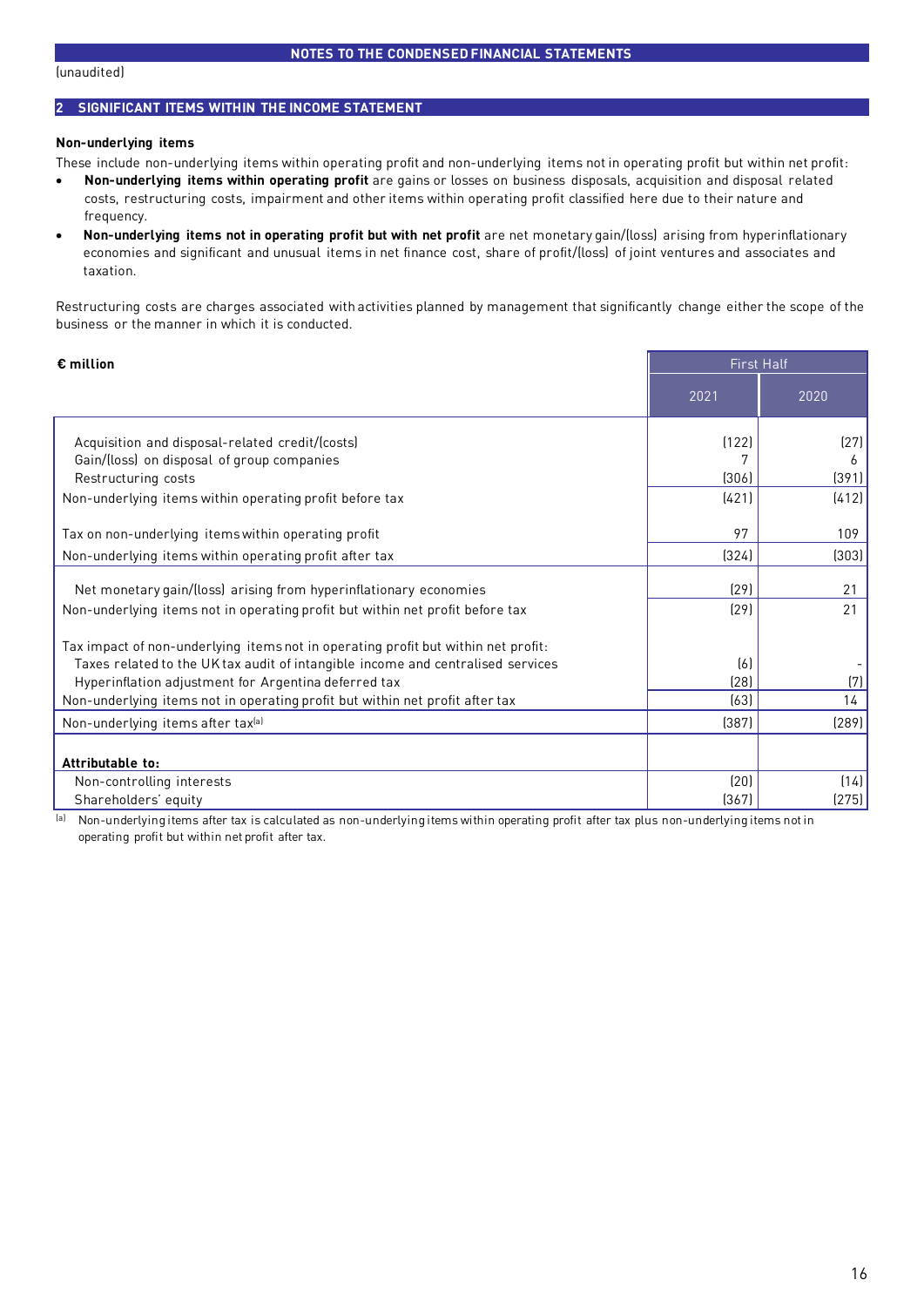**3 SEGMENT INFORMATION – DIVISIONS**

| <b>Second Quarter</b>                                  | Beauty &<br>Personal<br>Care | Home<br>Care |       | Total  |
|--------------------------------------------------------|------------------------------|--------------|-------|--------|
|                                                        |                              |              |       |        |
| Turnover $(\epsilon$ million)                          |                              |              |       |        |
| 2020                                                   | 5,320                        | 2,617        | 5,355 | 13,292 |
| 2021                                                   | 5,367                        | 2,575        | 5,509 | 13,451 |
| Change (%)                                             | 0.9                          | (1.6)        | 2.9   | 1.2    |
| Impact of:                                             |                              |              |       |        |
| Acquisitions (%)                                       | 2.6                          |              | 0.2   | 1.1    |
| Disposals (%)                                          |                              | (0.2)        | (0.2) | (0.1)  |
| Currency-related items (%), of which:                  | (5.7)                        | (4.5)        | (3.6) | (4.6)  |
| Exchange rates changes (%)                             | (5.9)                        | (4.8)        | (3.8) | (4.8)  |
| Extreme price growth in hyperinflationary markets* (%) | 0.2                          | 0.3          | 0.2   | 0.2    |
| Underlying sales growth [%]                            | 4.2                          | 3.2          | 6.8   | 5.0    |
| Price* (%)                                             | 2.0                          | 0.1          | 2.0   | 1.6    |
| Volume (%)                                             | 2.1                          | 3.1          | 4.6   | 3.3    |

| <b>First Half</b>                                      | Beauty &<br>Personal<br>Care | Home<br>Care   | Foods &<br>Refreshment | Total        |
|--------------------------------------------------------|------------------------------|----------------|------------------------|--------------|
|                                                        |                              |                |                        |              |
| Turnover (€ million)                                   |                              |                |                        |              |
| 2020                                                   | 10,610                       | 5,328          | 9,776                  | 25,714       |
| 2021                                                   | 10,407                       | 5,182          | 10,202                 | 25,791       |
| Change [%]                                             | (1.9)                        | (2.7)          | 4.4                    | 0.3          |
| Impact of:                                             |                              |                |                        |              |
| Acquisitions (%)                                       | 2.2                          |                | 1.6<br>[0.2]           | 1.5<br>[0.1] |
| Disposals (%)<br>Currency-related items (%), of which: | (7.1)                        | [0.2]<br>(6.8) | (4.8)                  | [6.1]        |
| Exchange rates changes (%)                             | (7.3)                        | (6.9)          | (5.0)                  | (6.3)        |
| Extreme price growth in hyperinflationary markets* (%) | 0.2                          | 0.2            | 0.2                    | 0.2          |
|                                                        |                              |                |                        |              |
| Underlying sales growth [%]                            | 3.3                          | 4.5            | 8.1                    | 5.4          |
| Price* (%)                                             | 1.4                          | (0.3)          | 2.1                    | 1.3          |
| Volume (%)                                             | 1.8                          | 4.8            | 5.8                    | 4.0          |
|                                                        |                              |                |                        |              |
| Operating profit (€ million)                           |                              |                |                        |              |
| 2020                                                   | 2,403                        | 744            | 1,525                  | 4,672        |
| 2021                                                   | 2,089                        | 655            | 1,682                  | 4,426        |
| Underlying operating profit $(\epsilon$ million)       |                              |                |                        |              |
| 2020                                                   | 2,495                        | 817            | 1,772                  | 5,084        |
| 2021                                                   | 2,215                        | 727            | 1,905                  | 4,847        |
|                                                        |                              |                |                        |              |
| Operating margin [%]                                   |                              |                |                        |              |
| 2020                                                   | 22.6                         | 14.0           | 15.6                   | 18.2         |
| 2021                                                   | 20.1                         | 12.6           | 16.5                   | 17.2         |
|                                                        |                              |                |                        |              |
| Underlying operating margin [%]                        |                              |                |                        |              |
| 2020                                                   | 23.5                         | 15.3           | 18.1                   | 19.8         |
| 2021                                                   | 21.3                         | 14.0           | 18.7                   | 18.8         |

\* Underlying price growth in excess of 26% per year in hyperinflationary economies has been excluded when calculating the price growth in the tables above, and an equal and opposite amount is shown as extreme price growth in hyperinflationary markets.

Turnover growth is made up of distinct individual growth components namely underlying sales, currency impact, acquisitions and disposals. Turnover growth is arrived at by multiplying these individual components on a compounded basis as there is a currency impact on each of the other components. Accordingly, turnover growth is more than just the sum of the individual components.

Underlying operating profit represents our measure of segment profit or loss as it is the primary measure used for the purpose of making decisions about allocating resources and assessing performance of segments. Underlying operating margin is calculated as underlying operating profit divided by turnover.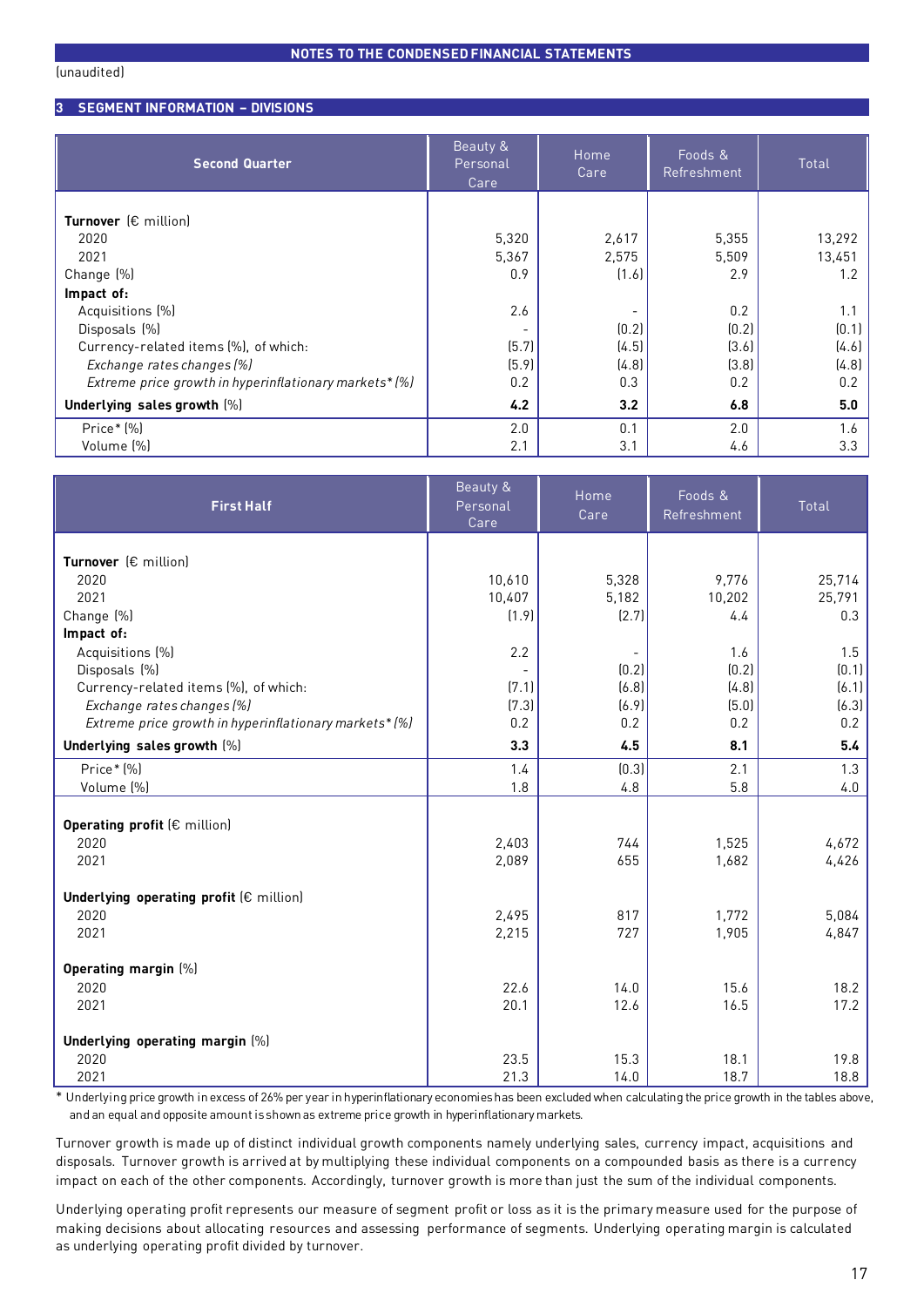**4 SEGMENT INFORMATION – GEOGRAPHICAL AREA**

| <b>Second Quarter</b>                                  | Asia /<br>AMET/<br>RUB | The<br>Americas | Europe | Total  |
|--------------------------------------------------------|------------------------|-----------------|--------|--------|
|                                                        |                        |                 |        |        |
| Turnover $(\epsilon$ million)                          |                        |                 |        |        |
| 2020                                                   | 6,063                  | 4,210           | 3,019  | 13,292 |
| 2021                                                   | 6,081                  | 4,216           | 3,154  | 13,451 |
| Change [%]                                             | 0.3                    | 0.1             | 4.5    | 1.2    |
| Impact of:                                             |                        |                 |        |        |
| Acquisitions (%)                                       | 0.2                    | 3.3             |        | 1.1    |
| Disposals (%)                                          |                        | (0.1)           | (0.2)  | (0.1)  |
| Currency-related items (%), of which:                  | (5.3)                  | (7.4)           | 0.7    | (4.6)  |
| Exchange rates changes (%)                             | (5.4)                  | (7.9)           | 0.7    | (4.8)  |
| Extreme price growth in hyperinflationary markets* (%) | 0.1                    | 0.6             |        | 0.2    |
| Underlying sales growth [%]                            | 5.7                    | 4.8             | 4.0    | 5.0    |
| Price* [%]                                             | 1.2                    | 4.1             | [0.6]  | 1.6    |
| Volume (%)                                             | 4.5                    | 0.7             | 4.7    | 3.3    |

| <b>First Half</b>                                      | Asia /<br>AMET/<br><b>RUB</b> | The<br>Americas | Europe | Total  |
|--------------------------------------------------------|-------------------------------|-----------------|--------|--------|
| Turnover (€ million)                                   |                               |                 |        |        |
|                                                        |                               |                 |        |        |
| 2020                                                   | 11,807                        | 8,227           | 5,680  | 25,714 |
| 2021                                                   | 12,040                        | 8,022           | 5,729  | 25,791 |
| Change [%]<br>Impact of:                               | 2.0                           | (2.5)           | 0.9    | 0.3    |
|                                                        | 1.4                           | 2.8             |        | 1.5    |
| Acquisitions (%)<br>Disposals (%)                      |                               | (0.2)           | (0.3)  | [0.1]  |
| Currency-related items (%), of which:                  | (6.6)                         | (9.6)           | 0.1    | (6.1)  |
| Exchange rates changes (%)                             | (6.7)                         | (9.9)           | 0.1    | (6.3)  |
| Extreme price growth in hyperinflationary markets* (%) | 0.1                           | 0.4             |        | 0.2    |
| Underlying sales growth [%]                            | 7.7                           | 5.1             | 1.1    | 5.4    |
|                                                        |                               |                 |        |        |
| Price* (%)                                             | 1.2                           | 3.3             | (1.1)  | 1.3    |
| Volume (%)                                             | 6.4                           | 1.7             | 2.2    | 4.0    |
| Operating profit (€ million)                           |                               |                 |        |        |
| 2020                                                   | 2,265                         | 1,532           | 875    | 4,672  |
| 2021                                                   | 2,289                         | 1,303           | 834    | 4,426  |
|                                                        |                               |                 |        |        |
| Underlying operating profit (€ million)                |                               |                 |        |        |
| 2020                                                   | 2,394                         | 1,622           | 1,068  | 5,084  |
| 2021                                                   | 2,413                         | 1,429           | 1,005  | 4,847  |
| Operating margin [%]                                   |                               |                 |        |        |
| 2020                                                   | 19.2                          | 18.6            | 15.4   | 18.2   |
| 2021                                                   | 19.0                          | 16.2            | 14.6   | 17.2   |
|                                                        |                               |                 |        |        |
| Underlying operating margin [%]                        |                               |                 |        |        |
| 2020                                                   | 20.3                          | 19.7            | 18.8   | 19.8   |
| 2021                                                   | 20.0                          | 17.8            | 17.5   | 18.8   |

\* Underlying price growth in excess of 26% per year in hyperinflationary economies has been excluded when calculating the price growth in the tables above, and an equal and opposite amount is shown as extreme price growth in hyperinflationary markets.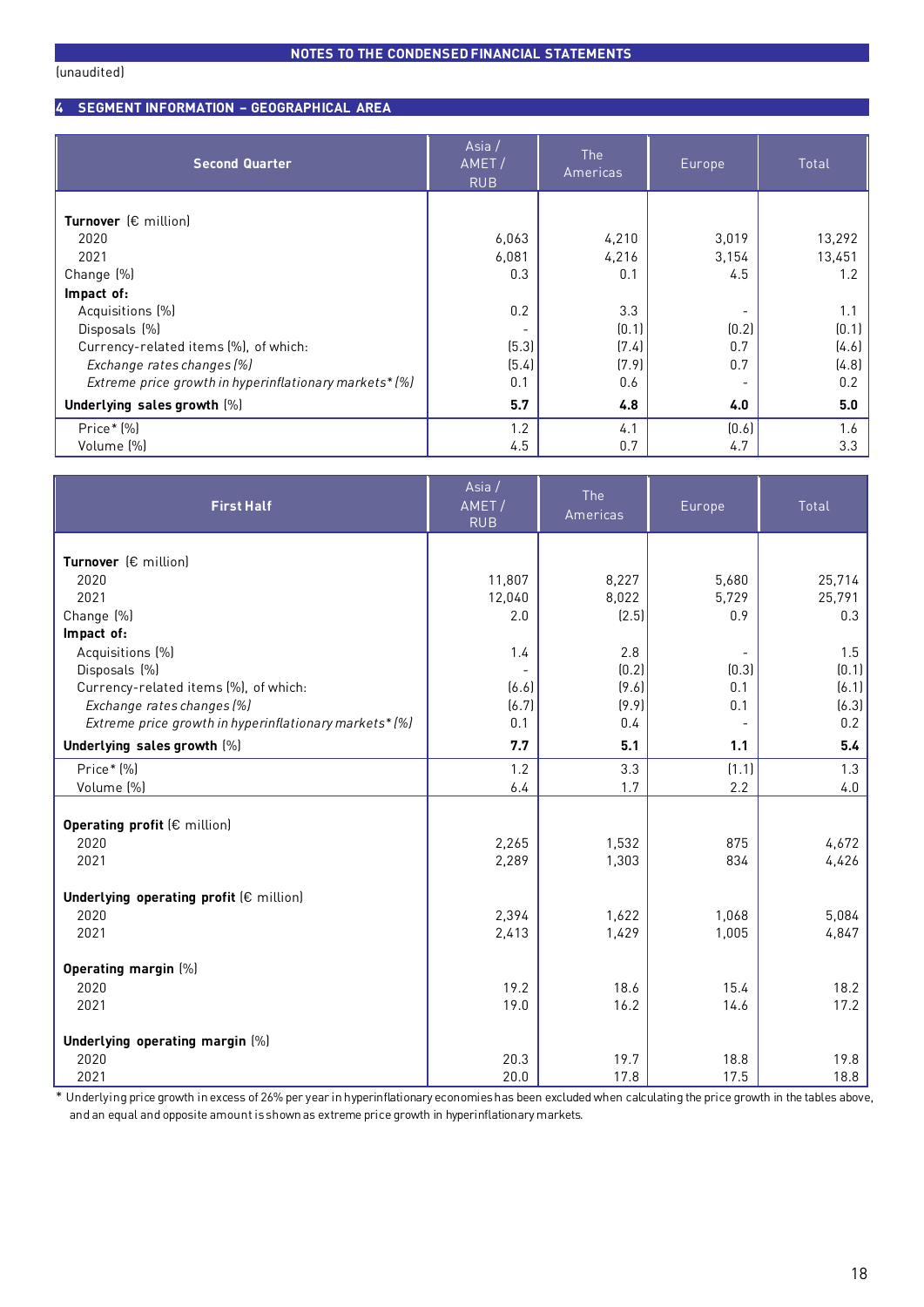#### **5 TAXATION**

The effective tax rate for the first half was 22.7% compared to 22.3% in 2020. The tax rate is calculated by dividing the tax charge by pre-tax profit excluding the contribution of joint ventures and associates.

Tax effects of components of other comprehensive income were as follows:

| $\epsilon$ million                                             |                      | First Half 2021            |              | First Half 2020      |                           |              |  |
|----------------------------------------------------------------|----------------------|----------------------------|--------------|----------------------|---------------------------|--------------|--|
|                                                                | <b>Before</b><br>tax | Tax<br>(charge)/<br>credit | After<br>tax | <b>Before</b><br>tax | Tax<br>(charge)<br>credit | After<br>tax |  |
| Gains/(losses) on                                              |                      |                            |              |                      |                           |              |  |
| Equity instruments at fair value through other                 |                      |                            |              |                      |                           |              |  |
| comprehensive income                                           | 56                   | (1)                        | 55           | 19                   |                           | 20           |  |
| Cash flow hedges                                               | 143                  | (6)                        | 137          | 71                   | (28)                      | 43           |  |
| Remeasurements of defined benefit pension plans <sup>[a]</sup> | 1,404                | (436)                      | 968          | (242)                | 41                        | (201)        |  |
| Currency retranslation gains/(losses)                          | 653                  | (36)                       | 617          | (1, 516)             | 35                        | (1,481)      |  |
| Other comprehensive income                                     | 2,256                | (479)                      | 1,777        | (1,668)              | 49                        | (1,619)      |  |

(a) Remeasurement of defined benefit pension plans in 2021 is driven by positive investment returns and increase in interest rates.

### **6 COMBINED EARNINGS PER SHARE**

The combined earnings per share calculations are based on the average number of share units representing the combined ordinary shares of NV and PLC in issue during the period, less the average number of shares held as treasury shares.

In calculating diluted earnings per share and underlying earnings per share, a number of adjustments are made to the number of shares, principally the exercise of share plans by employees.

Earnings per share for total operations for the six months were calculated as follows:

|                                                                       | 2021    | 2020    |
|-----------------------------------------------------------------------|---------|---------|
| <b>Combined EPS - Basic</b>                                           |         |         |
| Net profit attributable to shareholders' equity ( $\epsilon$ million) | 3,121   | 3.284   |
| Average number of share units (millions of units)                     | 2.618.7 | 2.619.0 |
| Combined EPS - basic $[\epsilon]$                                     | 1.19    | 1.25    |

| <b>Combined EPS - Diluted</b>                                         |         |         |
|-----------------------------------------------------------------------|---------|---------|
| Net profit attributable to shareholders' equity $(E \text{ million})$ | 3.121   | 3.284   |
| Adjusted average number of share units (millions of units)            | 2,627.2 | 2.627.2 |
| Combined EPS – diluted $\left[\in\right]$                             | . 19    | 1.25    |

| <b>Underlying EPS</b>                                                                     |         |         |
|-------------------------------------------------------------------------------------------|---------|---------|
| Net profit attributable to shareholder's equity $(E \text{ million})$                     | 3,121   | 3,284   |
| Post tax impact of non-underlying items attributable to shareholders' equity (see note 2) | 367     | 275     |
| Underlying profit attributable to shareholders' equity $(E \text{ million})$              | 3,488   | 3.559   |
| Adjusted average number of share units (millions of units)                                | 2,627.2 | 2,627.2 |
| Underlying EPS - diluted $(\epsilon)$                                                     | 1.33    | 1.35    |

In calculating underlying earnings per share, net profit attributable to shareholders' equity is adjusted to eliminate the post-tax impact of non-underlying items.

During the period the following movements in shares have taken place:

|                                                               | Millions |
|---------------------------------------------------------------|----------|
| Number of shares at 31 December 2020 (net of treasury shares) | 2.622.0  |
| Shares repurchased under the share buyback programme          | (18.0)   |
| Net movement in shares under incentive schemes "              |          |
| Number of shares at 30 June 2021                              | 2,605.7  |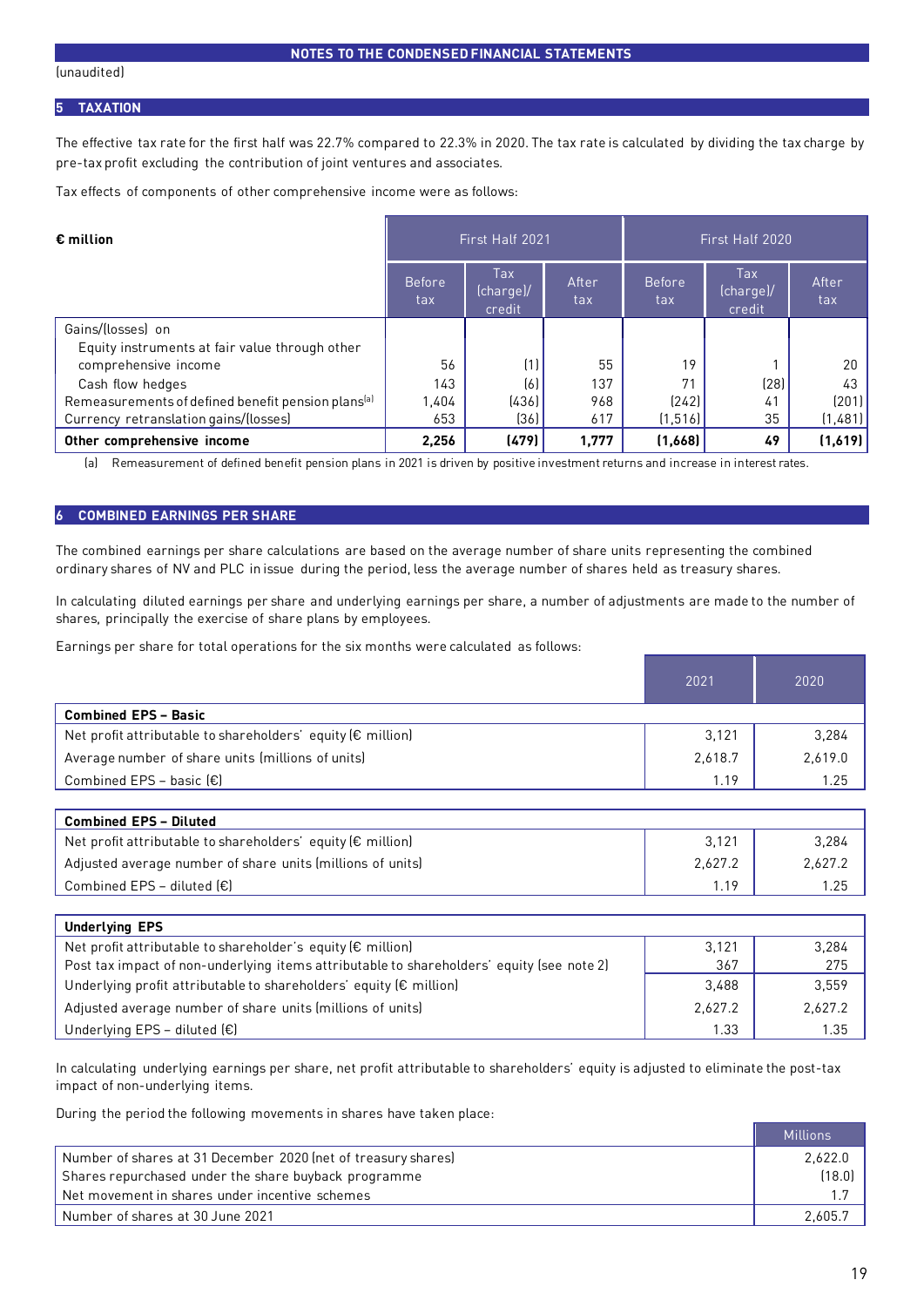#### **7 FINANCIAL INSTRUMENTS**

The Group's Treasury function aims to protect the Group's financial investments, while maximising returns. The fair value of financial assets is the same as the carrying amount for 2021and 2020. The Group's cash resources and other financial assets are shown below.

| $\epsilon$ million                                | 30 June 2021<br>31 December 2020<br>30 June 2020 |                          |       |         |                          |       |         |                          |       |
|---------------------------------------------------|--------------------------------------------------|--------------------------|-------|---------|--------------------------|-------|---------|--------------------------|-------|
|                                                   | Current                                          | Non-<br>current          | Total | Current | Non-<br>current          | Total | Current | Non-<br>current          | Total |
| Cash and cash equivalents                         |                                                  |                          |       |         |                          |       |         |                          |       |
| Cash at bank and in hand                          | 2,625                                            | $\blacksquare$           | 2,625 | 2,764   | $\overline{\phantom{0}}$ | 2,764 | 2,672   | $\overline{\phantom{a}}$ | 2,672 |
| Short-term deposits <sup>[a]</sup>                | 1,411                                            | $\overline{\phantom{a}}$ | 1,411 | 2,764   | -                        | 2,764 | 2,176   | $\overline{\phantom{a}}$ | 2,176 |
| Other cash equivalents                            | 146                                              | $\blacksquare$           | 146   | 20      |                          | 20    |         |                          |       |
|                                                   | 4,182                                            | $\blacksquare$           | 4,182 | 5,548   | -                        | 5,548 | 4,855   |                          | 4,855 |
|                                                   |                                                  |                          |       |         |                          |       |         |                          |       |
| Other financial assets                            |                                                  |                          |       |         |                          |       |         |                          |       |
| Financial assets at amortised cost <sup>(b)</sup> | 514                                              | 148                      | 662   | 468     | 138                      | 606   | 774     | 129                      | 903   |
| Financial assets at fair value through            |                                                  |                          |       |         |                          |       |         |                          |       |
| other comprehensive income <sup>[c]</sup>         | 9                                                | 413                      | 422   | 9       | 361                      | 370   |         | 304                      | 304   |
| Financial assets at fair value                    |                                                  |                          |       |         |                          |       |         |                          |       |
| through profit or loss:                           |                                                  |                          |       |         |                          |       |         |                          |       |
| Derivatives that relate to                        | 40                                               | 32                       | 72    | 59      | 21                       | 80    | 69      | 96                       | 165   |
| financial liabilities                             |                                                  |                          |       |         |                          |       |         |                          |       |
| Other <sup>[d]</sup>                              | 322                                              | 367                      | 689   | 272     | 356                      | 628   | 257     | 286                      | 543   |
|                                                   | 885                                              | 960                      | 1,845 | 808     | 876                      | 1,684 | 1,100   | 815                      | 1,915 |
| Total financial assets <sup>(e)</sup>             | 5,067                                            | 960                      | 6,027 | 6,356   | 876                      | 7,232 | 5,955   | 815                      | 6,770 |

(a) Short-term deposits typically have maturity of up to 3 months.

(b) Current financial assets at amortised cost include short term deposits with banks with maturities longer than three months excluding deposits which are part of a recognised cash management process and loans to joint venture entities. Non-current financial assets at amortised cost include judicial deposits of €107 million (31 December 2020: €101 million, 30 June 2020: €94 million).

(c) Included within non-current financial assets at fair value through other comprehensive income are equity investments of €408 million (31 December 2020: €356 million, 30 June 2020: €284 million).

<sup>(d)</sup> Current other financial assets at fair value through profit or loss include A- or higher rated money and capital market instruments. Included within non-current financial assets at fair value through profit or loss are assets in a trust to fund benefit obligations in the US, an option over non-controlling interest in a subsidiary in Hong Kong and investments in a number of companies and financial institutions in North America, North Asia, South Asia and Europe.

(e) Financial assets exclude trade and other current receivables.

The Group is exposed to the risks of changes in fair value of its financial assets and liabilities. The following tables summarise the fair values and carrying amounts of financial instruments and the fair value calculations by category.

|                                                         |                            | Fair value                          |                              |                          | Carrying amount              |                          |
|---------------------------------------------------------|----------------------------|-------------------------------------|------------------------------|--------------------------|------------------------------|--------------------------|
| $\epsilon$ million                                      | As at $30$<br>June<br>2021 | <b>As at 31</b><br>December<br>2020 | $As$ at $30$<br>June<br>2020 | As at 30<br>June<br>2021 | As at 31<br>December<br>2020 | As at 30<br>June<br>2020 |
| <b>Financial assets</b>                                 |                            |                                     |                              |                          |                              |                          |
| Cash and cash equivalents                               | 4,182                      | 5,548                               | 4,855                        | 4,182                    | 5,548                        | 4,855                    |
| Financial assets at amortised cost                      | 662                        | 606                                 | 903                          | 662                      | 606                          | 903                      |
| Financial assets at fair value through other            |                            |                                     |                              |                          |                              |                          |
| comprehensive income                                    | 422                        | 370                                 | 304                          | 422                      | 370                          | 304                      |
| Financial assets at fair value through profit and loss: |                            |                                     |                              |                          |                              |                          |
| Derivatives                                             | 72                         | 80                                  | 165                          | 72                       | 80                           | 165                      |
| Other                                                   | 689                        | 628                                 | 543                          | 689                      | 628                          | 543                      |
|                                                         | 6,027                      | 7,232                               | 6,770                        | 6,027                    | 7,232                        | 6,770                    |
| <b>Financial liabilities</b>                            |                            |                                     |                              |                          |                              |                          |
| Bank loans and overdrafts                               | (593)                      | (411)                               | (851)                        | (593)                    | (411)                        | (851)                    |
| Bonds and other loans                                   | (26, 587)                  | [26, 936]                           | (28, 206)                    | [24,683]                 | (24, 585)                    | (25, 837)                |
| Lease liabilities                                       | (1,694)                    | (1, 771)                            | (1, 849)                     | (1,694)                  | (1,771)                      | (1, 849)                 |
| Derivatives                                             | (224)                      | (315)                               | (76)                         | (224)                    | (315)                        | (76)                     |
| Other financial liabilities                             | (348)                      | (223)                               | (192)                        | (348)                    | (223)                        | (192)                    |
|                                                         | (29, 446)                  | (29, 656)                           | (31, 174)                    | (27, 542)                | (27, 305)                    | (28, 805)                |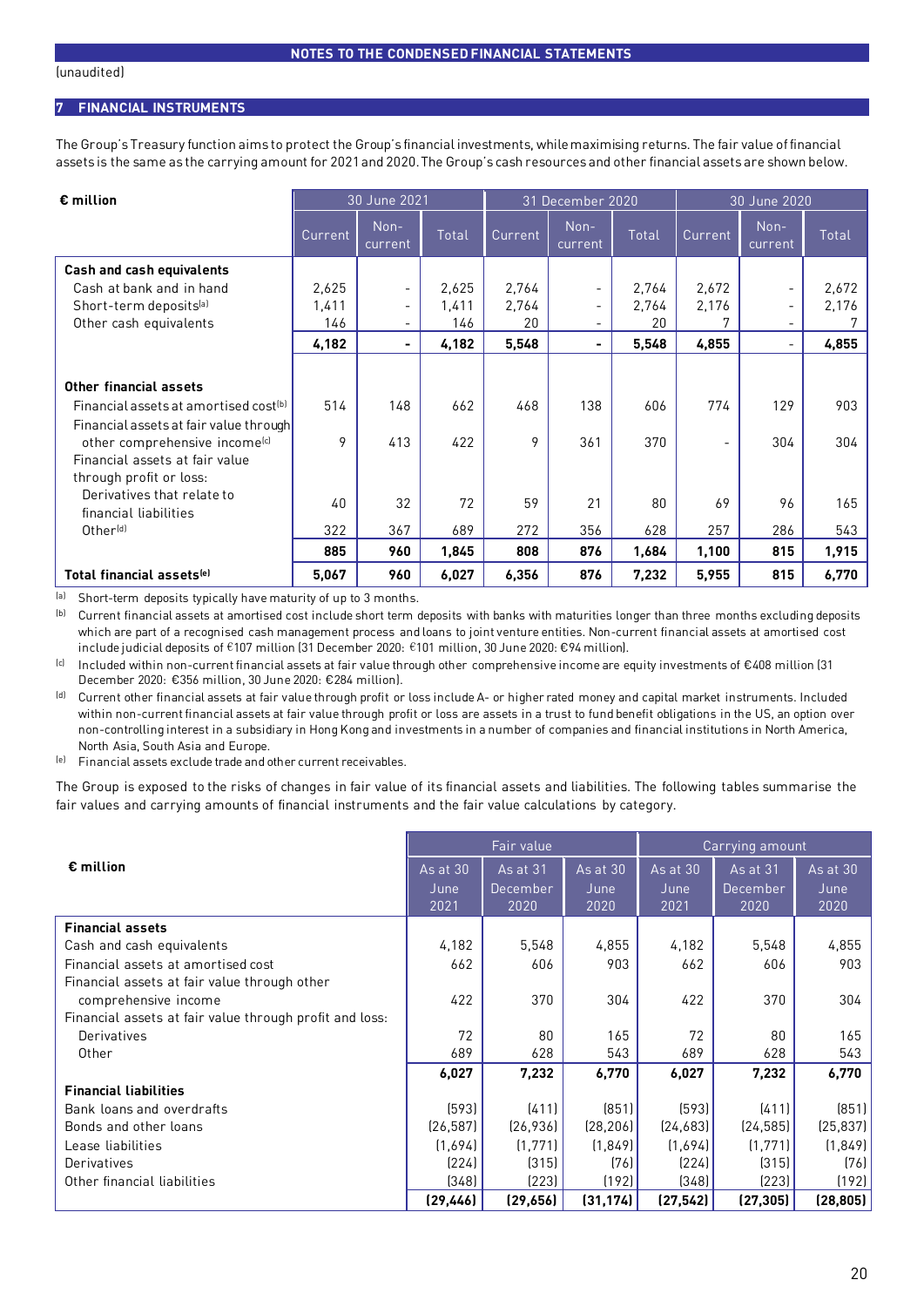#### **7 FINANCIAL INSTRUMENTS (continued)**

| $\epsilon$ million                     | Level 1                  | Level 2                  | Level <sub>3</sub> | Level 1                  | Level 2                  | Level <sub>3</sub> | Level | Level 2            | Level <sub>3</sub> |
|----------------------------------------|--------------------------|--------------------------|--------------------|--------------------------|--------------------------|--------------------|-------|--------------------|--------------------|
|                                        |                          | As at 30 June 2021       |                    |                          | As at 31 December 2020   |                    |       | As at 30 June 2020 |                    |
| Assets at fair value                   |                          |                          |                    |                          |                          |                    |       |                    |                    |
| Financial assets at fair value through |                          |                          |                    |                          |                          |                    |       |                    |                    |
| other comprehensive income             | o                        | 3                        | 412                | 5                        | 3                        | 362                | 5     | 4                  | 295                |
| Financial assets at fair value         |                          |                          |                    |                          |                          |                    |       |                    |                    |
| through profit or loss:                |                          |                          |                    |                          |                          |                    |       |                    |                    |
| Derivatives <sup>[a]</sup>             |                          | 187                      |                    |                          | 158                      |                    |       | 268                |                    |
| Other                                  | 323                      | $\overline{\phantom{0}}$ | 366                | 300                      | -                        | 328                | 260   |                    | 283                |
| Liabilities at fair value              |                          |                          |                    |                          |                          |                    |       |                    |                    |
| Derivatives <sup>[b]</sup>             | $\overline{\phantom{0}}$ | [311]                    |                    | $\overline{\phantom{a}}$ | (418)                    |                    | -     | (187)              |                    |
| <b>Contingent Consideration</b>        | $\overline{\phantom{0}}$ |                          | (159)              | $\overline{\phantom{a}}$ | $\overline{\phantom{a}}$ | (140)              |       |                    | (155)              |

(a) Includes €115 million (31 December 2020: €78 million, 30 June 2020: €103 million) derivatives, reported within trade receivables, that hedge trading activities.

(b) Includes €(87) million (31 December 2020: € (103) million, 30 June 2020: €(111) million) derivatives, reported within trade payables, that hedge trading activities.

There were no significant changes in classification of fair value of financial assets and financial liabilities since 31 December 2020. There were also no significant movements between the fair value hierarchy classifications since 31 December 2020.

The fair value of trade receivables and payables is considered to be equal to the carrying amount of these items due to their shortterm nature.

#### **Calculation of fair values**

The fair values of the financial assets and liabilities are defined as the price that would be received to sell an asset or paid to transfer a liability in an orderly transaction between market participants at the measurement date. Methods and assumptions used to estimate the fair values are consistent with those used in the year ended 31 December 2020.

#### **8 SHARE BUYBACK PROGRAMME**

On 29 April 2021 Unilever announced a share buyback programme of up to €3 billion, to be completed in 2021. The first tranche of the share buyback programme commenced on 6 May 2021 and will end on or before 27 August 2021 for an aggregate market value of €1.5 billion. At 30 June 2021 Unilever had repurchased 17,973,091 PLC ordinary shares. Cash paid for the repurchase of PLC ordinary shares was €845 million and €52 million is shown within current financial liabilities. These shares have not been cancelled and are recognised as treasury shares with the cost reported within other reserves.

#### **9 ACQUISITIONS AND DISPOSALS**

Total consideration for acquisitions completed in the first half of 2021 was €284 million, of which cash was €269 million (acquisitions completed in the first half of 2020: €5,526 million). We have finalised the opening balance sheets of the Horlicks acquisitions and Vwash with no changes to the provisional numbers reported at 31 December 2020.

In the first half of 2021 the Group completed the following business acquisitions:

| Deal completion date | Acquired business                                                                                                                                                           |
|----------------------|-----------------------------------------------------------------------------------------------------------------------------------------------------------------------------|
| 29 January 2021      | Acquired 51% of Welly Health, which adds to our health and wellbeing portfolio.                                                                                             |
| 28 May 2021          | Acquired Onnit Lab Inc, a holistic wellness and lifestyle company based in the US. Onnit complements<br>our growing portfolio of innovative wellness and supplement brands. |

In addition to the completed transactions above, on 14 June 2021 the Group announced it had signed an agreement to acquire Paula's Choice, a digital-led premium skin care business from TA Associates. The transaction is expected to be completed in Q3 2021.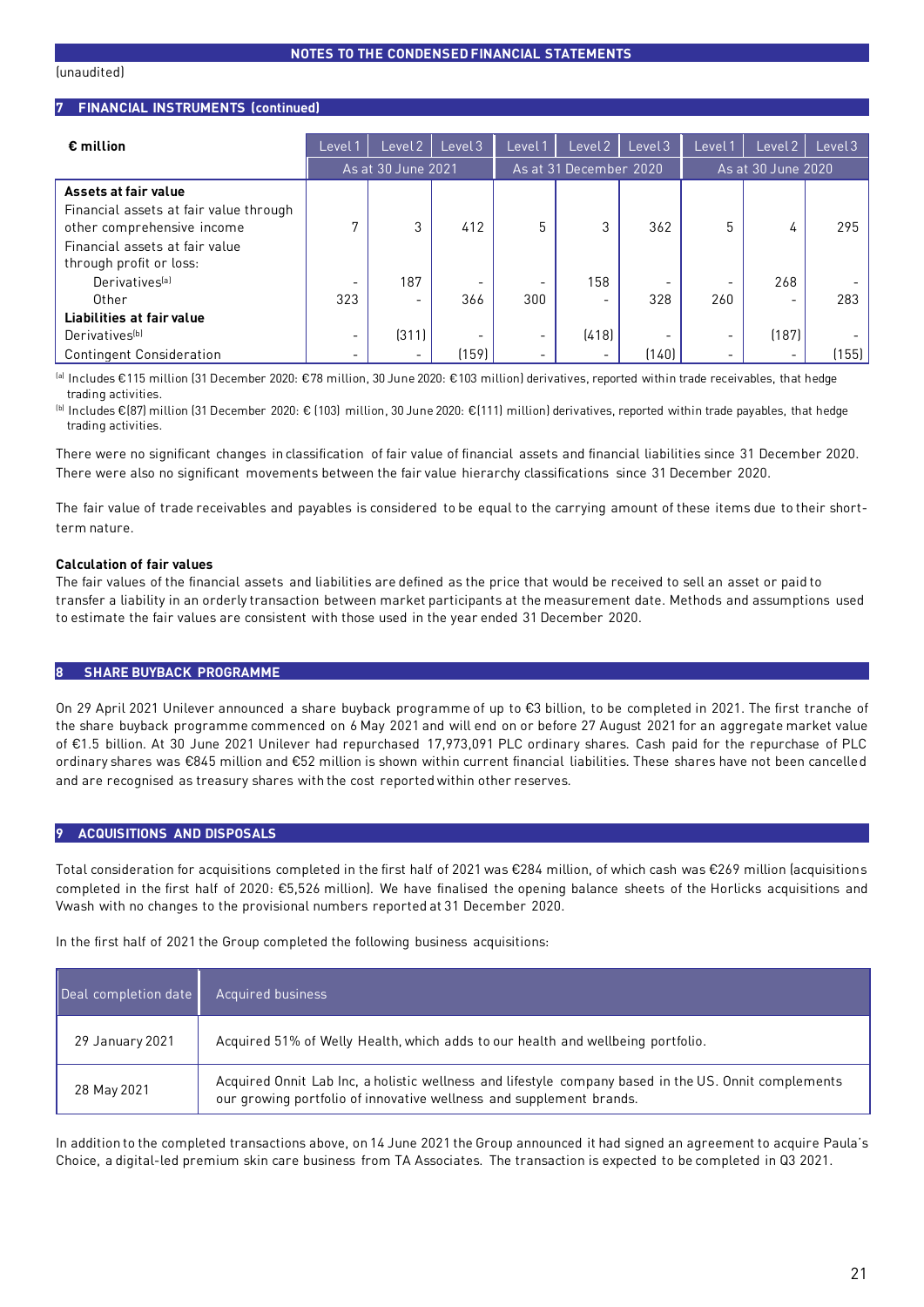## **10 ASSETS AND LIABILITIES HELD FOR SALE**

Included within assets and liabilities held for sale as at 30 June 2021 are those relating to a number of small Beauty & Personal Care and Foods & Refreshment brands. Whilst no disposal has been agreed, we have received non-binding offers for these brands.

| $\epsilon$ million                          | 30 June<br>2021<br>Total | 31 December<br>2020<br>Total <sup>[a]</sup> |
|---------------------------------------------|--------------------------|---------------------------------------------|
|                                             |                          | 17                                          |
| Property, plant and equipment held for sale | $\mathbf{2}$             |                                             |
| Disposal groups held for sale               |                          |                                             |
| Non-current assets                          | 710                      | 5                                           |
| Current assets                              | 116                      | ь                                           |
| Assets held for sale                        | 828                      | 28                                          |
|                                             |                          |                                             |
| Current liabilities                         | 50                       |                                             |
| Non-current liabilities                     | 108                      |                                             |
| <b>Liabilities held for sale</b>            | 158                      |                                             |

Non-current assets held for sale are mainly goodwill and brand trademarks. Non-current liabilities are mainly deferred tax associated with these brand trademarks.

On disposal of an asset or disposal group the associated currency translation difference, including amounts previously reported within equity, is reclassified to the income statement as part of the gain or loss on disposal. This is estimated to be a €55 million gain.

#### **11 DIVIDENDS**

The Board has declared a quarterly interim dividend for Q2 2021 of £0.3693 per Unilever PLC ordinary share or €0.4268 per Unilever PLC ordinary share at the applicable exchange rate issued by WM/Reuters on 20 July 2021.

| Per Unilever PLC ordinary share (traded on the London Stock Exchange): | £ 0.3693    |
|------------------------------------------------------------------------|-------------|
| Per Unilever PLC ordinary share (traded on Euronext in Amsterdam):     | € 0.4268    |
| Per Unilever PLC American Depositary Receipt:                          | US\$ 0.5031 |

The euro and US dollar amounts above have been determined using the applicable exchange rates issued by WM/Reuters on 20 July 2021.

US dollar cheques for the quarterly interim dividend will be mailed on 8 September 2021 to holders of record at the close of business on 6 August 2021.

The quarterly dividend calendar for the remainder of 2021 will be as follows:

|                  | Announcement<br><b>Date</b> | Ex-Dividend Date ' | Record Date     | Payment Date     |
|------------------|-----------------------------|--------------------|-----------------|------------------|
| Q2 2021 Dividend | 22 July 2021                | 5 August 2021      | 6 August 2021   | 8 September 2021 |
| Q3 2021 Dividend | 21 October 2021             | 4 November 2021    | 5 November 2021 | December 2021    |

#### **12 EVENTS AFTER THE BALANCE SHEET DATE**

There were no material post balance sheet events other than those mentioned elsewhere in this report.